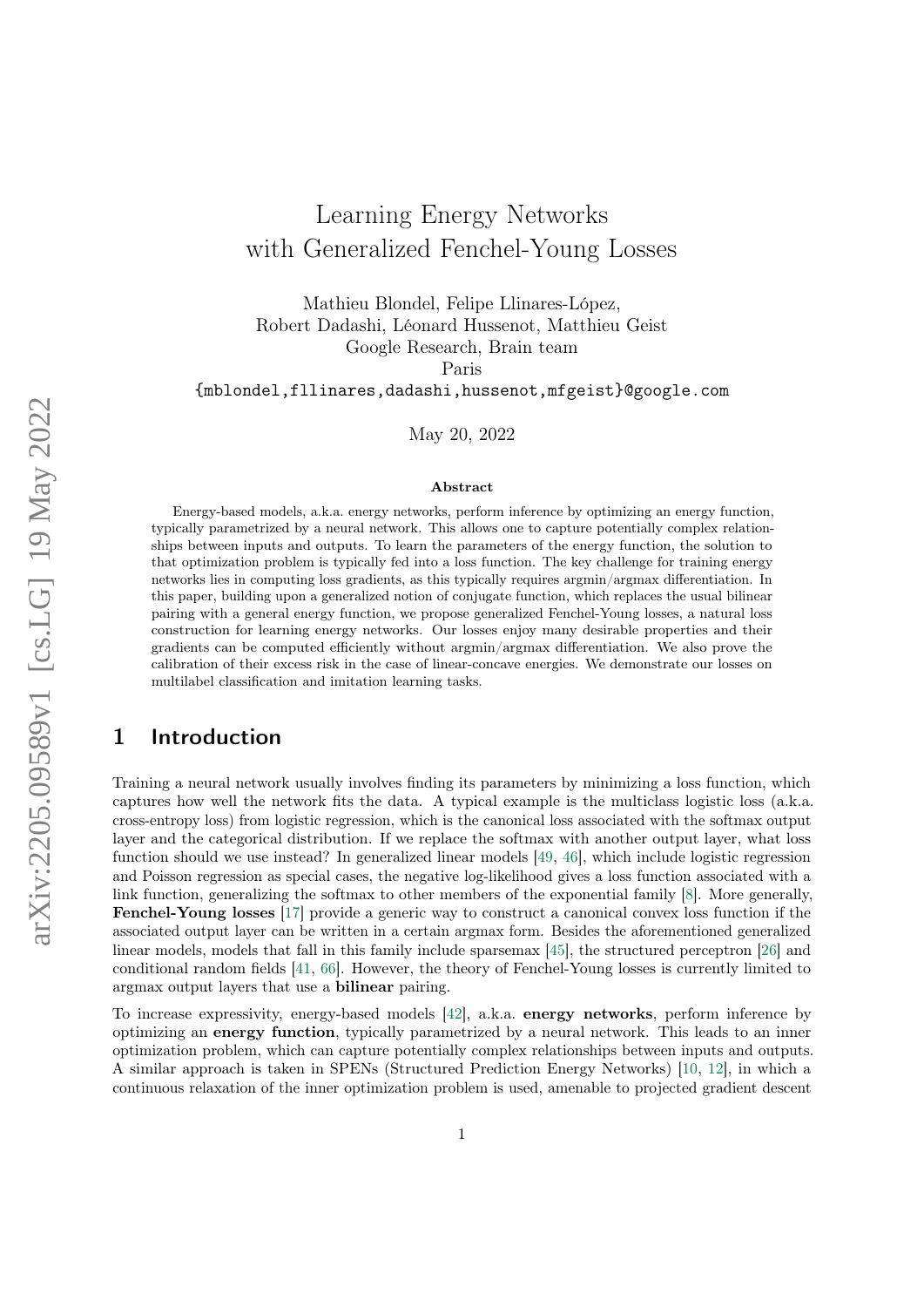<span id="page-1-0"></span>or mirror descent. In input-convex neural networks [\[4\]](#page-11-0), energy functions are restricted to be convex, so as to make the inner optimization problem easy to solve optimally. To learn the parameters of the energy function, the solution of the inner optimization problem is typically fed into a loss function, leading to an outer optimization problem. In order to solve that problem by stochastic gradient descent, the main challenge lies in computing the loss gradients. Indeed, when using an arbitrary loss function, by the chain rule, computing gradients requires differentiating through the inner optimization problem solution, often referred to as argmin or argmax differentiation. This can be done by backpropagation through unrolled algorithm iterates [\[12\]](#page-11-0) or implicit differentiation through the optimality conditions [\[4\]](#page-11-0). This issue can be circumvented by using a generalized perceptron loss [\[42\]](#page-13-0) or a max margin loss [\[10\]](#page-11-0). However, these losses lack strong motivation and theoretical guarantees for learning energy networks.

In this paper, we propose to extend the theory of Fenchel-Young losses [\[17\]](#page-11-0), so as to create a canonical loss function associated with an energy network. Our proposal builds upon two main ingredients. First, we use generalized conjugate functions, also known as Fenchel-Moreau conjugates [\[47,](#page-13-0) [59\]](#page-14-0), allowing us to go beyond bilinear pairings and to support general energy functions such as neural networks. Second, we use envelope theorems to obtain easy-to-compute gradients, without argmin or argmax differentiation. We provide novel guarantees on the calibration of the excess risk, when our loss is used as a surrogate for another discrete loss. To sum up, we obtain a well-motivated loss construction for general energy networks. The rest of the paper is organized as follows.

- After providing some background  $(\S_2)$ , we describe **regularized energy networks**, identify a classification of energy functions and give several possible examples that fall in this family ([§3\)](#page-2-0).
- We define generalized conjugates, an extension of Legendre-Fenchel conjugates, and state their properties ([§4\)](#page-4-0). We establish novel conditions for a generalized conjugate to be a smooth function.
- We then introduce **generalized Fenchel-Young losses** and show that they enjoy many of the same favorable properties as the regular Fenchel-Young losses ([§5\)](#page-6-0). On the theoretical side, we prove calibration of the excess risk for linear-concave energies and strongly-convex regularizers ([§6\)](#page-7-0).
- We demonstrate our losses on multilabel classification and imitation learning tasks ([§7\)](#page-8-0).

### 2 Background

**Convex conjugates.** Let  $\mathcal{C} \subseteq \mathbb{R}^k$  be an output set. Let  $\Omega: \mathcal{C} \to \mathbb{R}$  be a function, such that  $\Omega(p) = \infty$ for all  $p \notin \mathcal{C}$ , i.e.,  $\text{dom}(\Omega) = \mathcal{C}$ . Given  $v \in \mathcal{V} \subseteq \mathbb{R}^k$ , we define the convex conjugate [\[20\]](#page-12-0) of  $\Omega$ , also known as the Legendre-Fenchel transform of  $\Omega$ , by

$$
\Omega^*(v) := \max_{p \in \mathcal{C}} \langle v, p \rangle - \Omega(p). \tag{1}
$$

The conjugate  $\Omega^*$  is always convex, even if  $\Omega$  is not. We define the corresponding argmax as

$$
p_{\Omega}(v) \coloneqq \underset{p \in \mathcal{C}}{\operatorname{argmax}} \ \langle v, p \rangle - \Omega(p) = \nabla \Omega^*(v). \tag{2}
$$

The latter equality follows from Danskin's theorem [\[28,](#page-12-0) [14\]](#page-11-0), under the assumption that  $\Omega$  is strictly convex (otherwise, we obtain a subgradient). It is well-known that  $\Omega^*$  is  $\frac{1}{\gamma}$ -smooth w.r.t. the dual norm  $\|\cdot\|_*$  if and only if  $\Omega$  is  $\gamma$ -strongly convex w.r.t. the norm  $\|\cdot\|$  [\[35,](#page-12-0) [37,](#page-13-0) [9,](#page-11-0) [70\]](#page-14-0).

**Fenchel-Young losses.** Suppose that  $v = g_{\theta}(x) \in \mathbb{R}^k$  are the logits / scores produced by a neural network g, where  $x \in \mathcal{X} \subseteq \mathbb{R}^d$  and  $\theta \in \Theta$  are the network's input features and parameters, respectively. What loss function should we use if we want to use (2) as output layer? The Fenchel-Young loss [\[17\]](#page-11-0)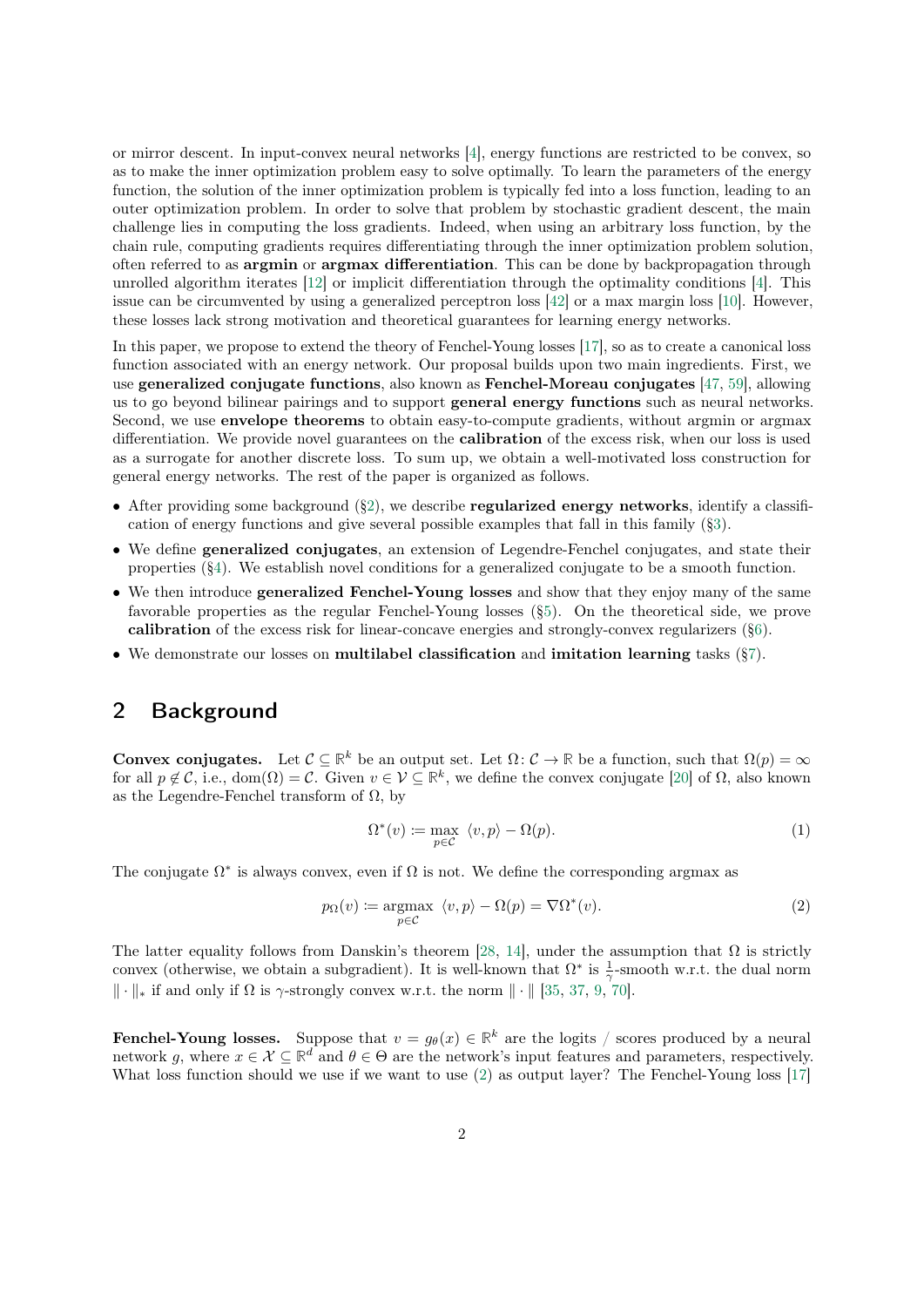<span id="page-2-0"></span>generated by  $\Omega: \mathcal{C} \to \mathbb{R}$  provides a natural solution. It is defined by

$$
L_{\Omega}(v, y) := \Omega^*(v) + \Omega(y) - \langle v, y \rangle,
$$
\n(3)

where  $y \in \mathcal{Y} \subseteq \mathcal{C}$  is the ground-truth label. Earlier instances of this loss were independently proposed in the contexts of ranking [\[2\]](#page-11-0) and multiclass classification [\[29\]](#page-12-0). Among many useful properties, this loss satisfies  $L_{\Omega}(v, y) \geq 0$  and  $L_{\Omega}(v, y) = 0 \Leftrightarrow y = p_{\Omega}(v)$  if  $\Omega$  is strictly convex [\[17\]](#page-11-0). In that sense, it is the canonical loss associated with [\(2\)](#page-1-0). Interestingly, many existing loss functions are recovered as special cases. For instance, if  $C = \mathbb{R}^k$  and  $\Omega(p) = \frac{1}{2} ||p||_2^2$ , which is 1-strongly convex w.r.t.  $|| \cdot ||_2$  over  $\mathbb{R}^k$ , then we obtain the self-dual, the identity mapping and the squared loss:

$$
\Omega^*(v) = \frac{1}{2} ||v||_2^2, \quad p_{\Omega}(v) = v, \quad L_{\Omega}(v, y) = \frac{1}{2} ||v - y||^2.
$$

If C is the probability simplex  $\triangle^k := \{p \in \mathbb{R}^k_+ : \sum_{i=1}^k p_i = 1\}$  and  $\Omega(p)$  is the scaled Shannon negentropy  $\gamma(p, \log p)$ , which is  $\gamma$ -strongly convex w.r.t.  $\|\cdot\|_1$  over  $\triangle^k$ , then we obtain

$$
\Omega^*(v) = \text{LSE}^{\gamma}(v), \quad p_{\Omega}(v) = \text{softmax}^{\gamma}(v), \quad L_{\Omega}(v, y) = \text{KL}(y, \text{softmax}^{\gamma}(v)),
$$

where we used the log-sum-exp  $LSE^{\gamma}(v) := \gamma \log(\sum_{i=1}^{k} \exp(v_i/\gamma))$ , softmax $\gamma'(v) \propto \exp(v/\gamma)$ , and the Kullback-Leibler divergence. More generally, when  $C = conv(\mathcal{Y})$ , the convex hull of  $\mathcal{Y}, p_{\Omega}$  corresponds to a projection, for which efficient algorithms exist in numerous cases [\[17,](#page-11-0) [15\]](#page-11-0). The calibration of the excess risk of Fenchel-Young losses when  $\Omega$  is strongly convex was established in [\[53,](#page-13-0) [15\]](#page-11-0). However, the theory of Fenchel-Young losses is currently limited to the bilinear pairing  $\langle v, p \rangle$ , which restricts their expressivity and scope.

#### 3 Regularized energy networks

Energy networks. Also known as energy-based models or EBMs [\[42\]](#page-13-0), of which SPENs [\[10,](#page-11-0) [12\]](#page-11-0) are a particular case, these networks compute predictions by solving an optimization problem of the form

$$
p^{\Phi}(v) \coloneqq \underset{p \in \mathcal{C}}{\operatorname{argmax}} \ \Phi(v, p),
$$

where  $v = q_{\theta}(x) \in V$  is the energy network's input,  $\Phi(v, p)$  is a scalar-valued energy function, and C is an output set. Throughout this paper, we use the convention that higher energy indicates higher degree of compatibility between v and the prediction p. Since  $\Phi(v, p)$  is a general energy function, we emphasize that v and p do not need to have the same dimensions, unlike with the bilinear pairing  $\langle v, p \rangle$ . Any neural network  $g_{\theta}(x) \in \mathbb{R}^k$  can be written in energy network form, since  $\arg \max_{p \in \mathbb{R}^k} -||g_{\theta}(x) - p||_2^2 = g_{\theta}(x)$ . The key advantage of energy networks, however, is their ability to capture complex interactions between inputs and outputs. This is especially useful in the structured prediction setting [\[6\]](#page-11-0), where predictions are made of sub-parts, such as sequences being composed of individual elements.

Introducing regularization. In this paper, we compute predictions by solving

$$
p_{\Omega}^{\Phi}(v) \coloneqq \underset{p \in \mathcal{C}}{\operatorname{argmax}} \ \Phi(v, p) - \Omega(p), \tag{4}
$$

where we further added a regularization function  $\Omega: \mathcal{C} \to \mathbb{R}$ . We call  $\Phi(v, p) - \Omega(p)$  a **regularized** energy function and we call the corresponding model a regularized energy network. We obviously recover usual energy networks by setting  $\Omega$  to the indicator function of the set C, i.e.,  $\Omega(p) = 0$  if  $p \in \mathcal{C}$ ,  $\infty$ otherwise. While it is in principle possible to absorb  $\Omega$  into  $\Phi$ , keeping  $\Omega$  explicit has several advantages: 1) it allows to introduce generalized conjugate functions and their properties ([§4\)](#page-4-0) 2) it allows to introduce generalized Fenchel-Young losses ([§5\)](#page-6-0), which mirror the original Fenchel-Young losses 3) we obtain closed forms for (4) in certain cases (Table [1\)](#page-4-0).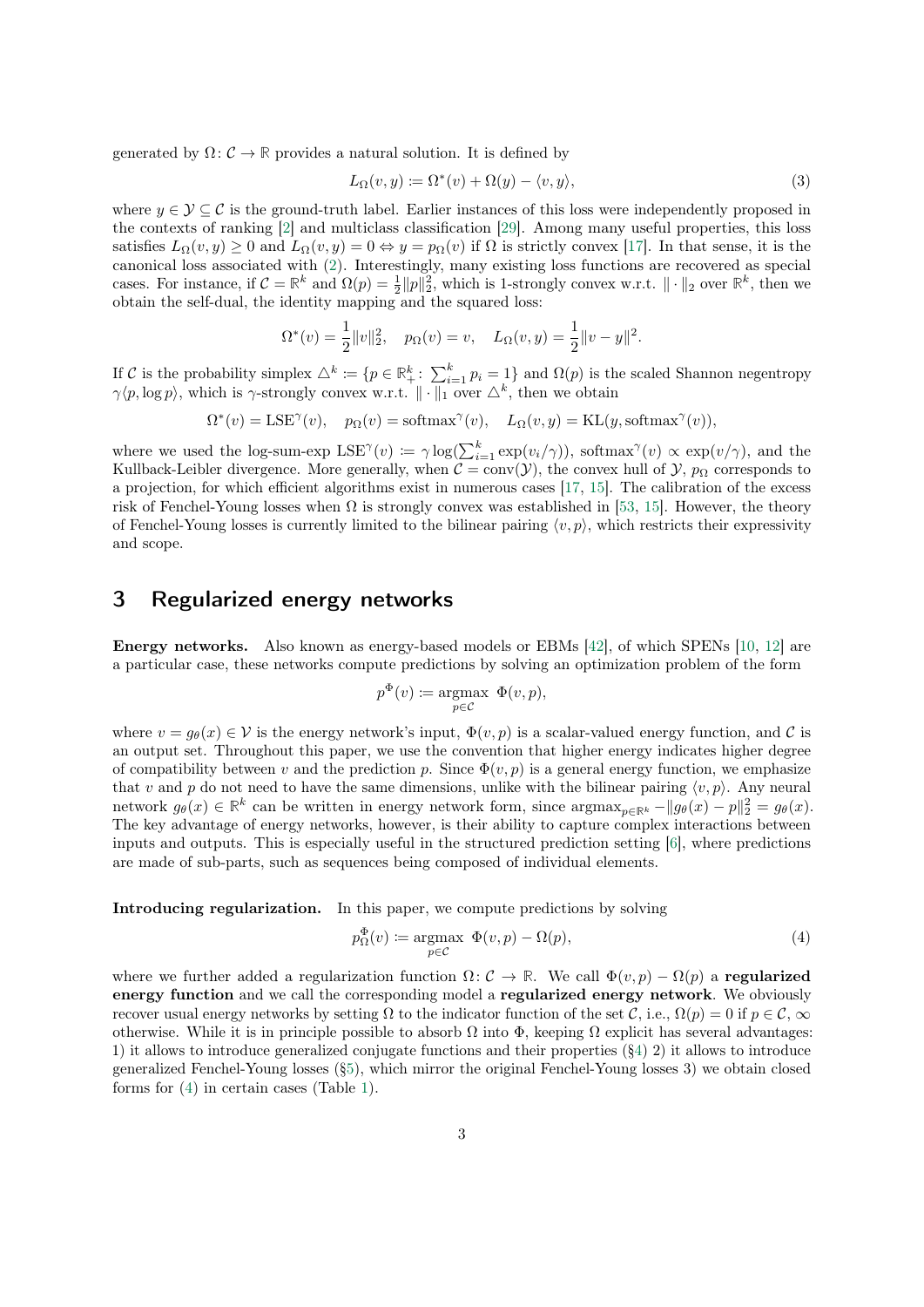Solving the maximization problem. The ability to solve the maximization problem in  $(4)$  efficiently depends on the properties of  $\Phi(v, p)$  w.r.t. p. If  $\Phi(v, p)$  is **linear** in p, for instance  $\Phi(v, p) = \langle v, Up \rangle$ , then we obtain  $p_{\Omega}^{\Phi}(v) = p_{\Omega}(U^{\top}v)$ . Thus, the computation of [\(4\)](#page-2-0) reduces to [\(2\)](#page-1-0), for which closed forms are often available. If  $\Phi(v, p)$  is **concave** in p and C is a convex set, then we can solve [\(4\)](#page-2-0) in polynomial time using an iterative algorithm, such as projected gradient ascent. If  $\Phi(v, p)$  is nonconcave in p, then it is not possible to solve  $(4)$  in polynomial time in general, unless C is a discrete set of small cardinality. In general, we emphasize that  $\Phi(v, p)$  can be nonconvex in v, as is typical with neural networks, since the maximization problem in [\(4\)](#page-2-0) is with respect to  $p \in \mathcal{C}$ . However, in the sequel of this paper, certain properties we establish require  $\Phi(v, p)$  to be convex in v.

We now give examples of regularized energy networks in increasing order of expressivity / complexity.

**Generalized linear models.** As a warm up, we consider the case of **bilinear** energy  $\Phi(v, p)$ . For instance, for probabilistic classification with k classes, where the goal is to predict  $p \in \Delta^k$  from  $x \in \mathbb{R}^d$ , we can use  $\Phi(v, p) = \langle v, p \rangle$  with  $v = Wx + b$ , where  $W \in \mathbb{R}^{k \times d}$  and  $b \in \mathbb{R}^k$ . In this case, we therefore obtain  $p_{\Omega}^{\Phi}(v) = p_{\Omega}(Wx + b)$ , recovering generalized linear models [\[49,](#page-13-0) [46\]](#page-13-0), the structured perceptron [\[26\]](#page-12-0) and conditional random fields [\[41,](#page-13-0) [66\]](#page-14-0).

Rectifier and maxout networks. We now consider the case of convex-linear energy  $\Phi(v, p)$ . A first example is a rectifier network [\[31\]](#page-12-0) with one hidden layer. Indeed,  $\Phi(v, p) = \langle \sigma(v), Up \rangle$  is convex in v if  $\sigma$  is an element-wise, convex and non-decreasing activation function, such as the relu or softplus, and if U and p are non-negative. A second example is a maxout network [\[32\]](#page-12-0) (i.e., a max-affine function) or its smoothed counterpart, the log-sum-exp network [\[23\]](#page-12-0). Indeed,  $\Phi(v, p) = \sigma(v) \cdot p$ , where  $\sigma$  is the max or log-sum-exp operator, is convex in  $v$ , if the scalar  $p$  is non-negative. In general, it is always possible to construct a convex-concave energy from a jointly-convex function using the Legendre-Fenchel transform in the first argument.

**Input-convex neural networks.** As an example of **nonconvex-concave** energy, we consider  $\Phi(v, p)$  =  $-ICNN(v, p)$ , where ICNN is an input-convex neural network [\[4\]](#page-11-0), i.e., it is convex in p but can be nonconvex in v. If  $\Omega(p)$  and C are convex, then  $\Phi(v, p)$  is concave in p and [\(4\)](#page-2-0) can be solved in polynomial time using an iterative algorithm, such as projected gradient ascent.

Probabilistic energy networks. It is often desirable to define a conditional probability distribution

$$
\mathbb{P}(Y = y | X = x) := \frac{\exp(E(v, y))}{\sum_{y' \in \mathcal{Y}} \exp(E(v, y'))}.
$$

Such networks are typically trained using a cross-entropy loss (or equivalently, negative log-likelihood). Unfortunately, when  $\mathcal Y$  is large or infinite, this loss and its gradients are intractable to compute, due to the normalization constant. Therefore, recent research has been devoted to developing approximate training schemes [\[64,](#page-14-0) [33,](#page-12-0) [48\]](#page-13-0). Although this is not the focus of this paper, we point out that probabilistic energy networks can also be seen as regularized energy networks in the space of probability distributions  $C = \triangle^{|\mathcal{Y}|}$ , if we set  $\Phi(v, p) = \sum_{y \in \mathcal{Y}} p(y) E(v, y)$  and  $\Omega(p) = \sum_{y \in \mathcal{Y}} p(y) \log p(y)$ . While the resulting optimization problem is intractable in general, it does suggest possible approximation schemes, such as the use of Frank-Wolfe methods [\[11,](#page-11-0) [40,](#page-13-0) [52\]](#page-13-0).

Existing loss functions for energy networks. Given a pair  $(x, y)$  and output  $v = g_{\theta}(x)$ , how do we measure the discrepancy between  $p_{\Omega}^{\Phi}(v)$  and y? Without regularization  $\Omega$ , a naive idea, called the energy loss [\[42\]](#page-13-0), is to use  $(v, y) \mapsto -\Phi(v, y)$ . However, this loss is known to work poorly as it can only push the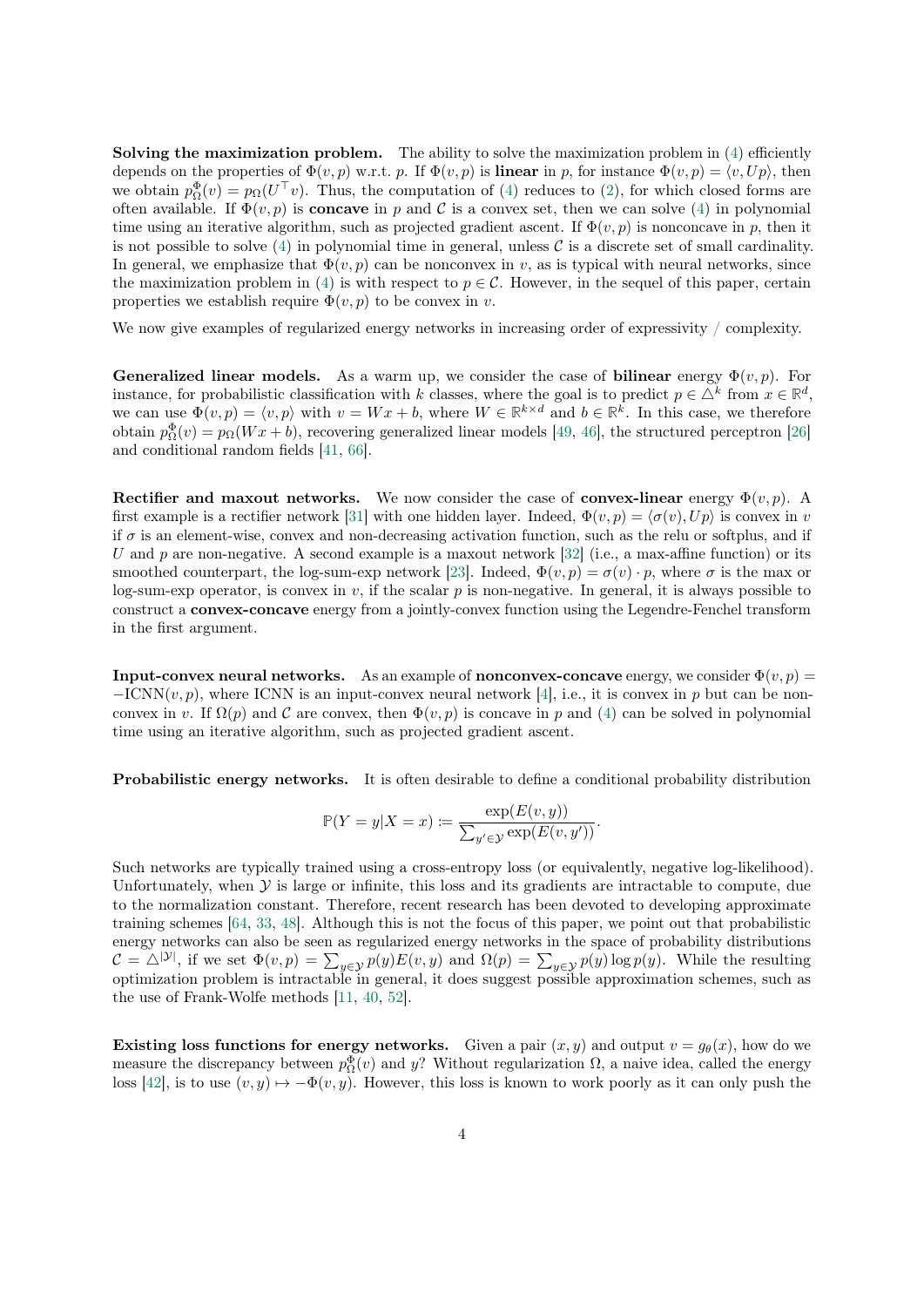<span id="page-4-0"></span>Table 1: Examples of regularized energy networks. The  $v$  and  $p$  columns indicate the property of the energy function  $\Phi(v, p)$  in these variables. The  $L^{\Phi}_{\Omega}(v, y)$  column indicates the property of the loss in v. The linear-quadratic energy uses  $v = (A, b)$  where A is negative semi-definite and  $\Omega(p) = \frac{\gamma}{2} ||p||_2^2$ .

|                   | $\Phi(v,p)$                                               | $\boldsymbol{v}$ | р          | $L^{\Phi}_{\Omega}(v,y)$ | $p_{\Omega}^{\Phi}(v)$                                           |
|-------------------|-----------------------------------------------------------|------------------|------------|--------------------------|------------------------------------------------------------------|
| GLM               | $\langle v, p \rangle$                                    | linear           | linear     | convex                   | $p_{\Omega}(v)$                                                  |
| Linear-quadratic  | $\frac{1}{2}\langle p, Ap \rangle + \langle p, b \rangle$ | linear           | quadratic  | convex                   | $(\gamma I - A)^{-1}b$                                           |
| Rectifier network | $\langle \text{relu}(v), Up \rangle$                      | convex           | linear     | DC                       | $p_{\Omega}(U^{\top}\text{relu}(v))$                             |
| Maxout network    | $p \cdot \max(v)$                                         | convex           | linear     | DC                       | $p_{\Omega}(\max(v))$                                            |
| LSE network       | $p \cdot \text{LSE}^{\gamma}(v)$                          | convex           | linear     | DC                       | $p_{\Omega}(\text{LSE}^{\gamma}(v))$                             |
| <b>ICNN</b>       | $-ICNN(v, p)$                                             | nonconvex        | concave    | nonconvex                | no closed form                                                   |
| Probabilistic     | $\sum_{y\in\mathcal{Y}} p(y) E(v, y)$                     | nonconvex        | linear     | nonconvex                | $\exp(E(v,\cdot))$<br>$\sum_{y' \in \mathcal{Y}} \exp(E(v, y'))$ |
| Arbitrary         | $\Phi(v,p)$                                               | nonconvex        | nonconcave | nonconvex                | no closed form                                                   |

model in one direction. A better choice is the generalized perceptron loss  $(v, y) \mapsto \max_{p \in C} \Phi(v, p) - \Phi(v, y)$ [\[42\]](#page-13-0). Another possibility is  $(v, y) \mapsto L(p_{\Omega}^{\Phi}(v), y)$ , where  $L: \mathcal{C} \times \mathcal{Y} \to \mathbb{R}_{+}$  [\[4,](#page-11-0) [12\]](#page-11-0). However, computing the loss gradient w.r.t. v then requires to differentiate through  $p_{\Omega}^{\Phi}(v)$ , either through unrolling or implicit differentiation. This is particularly problematic when  $\mathcal C$  is a complicated convex set, as differentiating through a projection can be challenging. In contrast, our proposed loss completely circumvents this need and enjoys easy-to-compute gradients.

### 4 Generalized conjugates

In order to devise generalized Fenchel-Young losses, we build upon a generalization due to Moreau [\[47,](#page-13-0) Chapter 14 of the convex conjugate  $\Omega^*$ . Denoted  $\Omega^{\Phi}$ , it replaces the bilinear pairing in [\(1\)](#page-1-0) with a more general coupling  $\Phi$  [\[59,](#page-14-0) Chapter 11, Section L]. In this section, we state their definition, properties, closed-form expressions and connection to the C-transform in optimal transport.

**Definition.** Let  $\Phi(v, p) \in \mathbb{R}$  be a coupling / energy function. The  $\Phi$ -convex conjugate of  $\Omega: \mathcal{C} \to \mathbb{R}$ , also known as Fenchel-Moreau conjugate, is then defined by the value function

$$
\Omega^{\Phi}(v) := \max_{p \in \mathcal{C}} \ \Phi(v, p) - \Omega(p). \tag{5}
$$

The Φ-convex conjugate is an important tool in abstract convex analysis [\[63,](#page-14-0) [60\]](#page-14-0). Recently, it has been used to provide "Bellman-like" equations in stochastic dynamic programming [\[24\]](#page-12-0) and to provide tropical analogues of reproducing kernels [\[5\]](#page-11-0). We assume that the maximum is feasible for all  $v \in \mathcal{V} = \mathbb{R}^d$ , meaning that dom( $\Omega^{\Phi}$ ) = V. We emphasize again that, unlike with [\(1\)](#page-1-0), v and p do not need to have compatible dimensions. We denote the argmax solution corresponding to (5) by

$$
p_{\Omega}^{\Phi}(v) \coloneqq \underset{p \in \mathcal{C}}{\operatorname{argmax}} \ \Phi(v, p) - \Omega(p). \tag{6}
$$

If a function  $F(v)$  can be written as  $F(v) = \Omega^{\Phi}(v)$  for some  $\Omega$ , it is called  $\Phi$ -convex (in analogy, a function  $f(v)$  is convex and closed if and only if it can be written as  $f(v) = \Omega^*(v)$  for some  $\Omega$ ).

Properties. Φ-convex conjugates enjoy many useful properties, some of them are natural extensions of the usual convex conjugate properties. Proofs are provided in Appendix [B.1.](#page-16-0)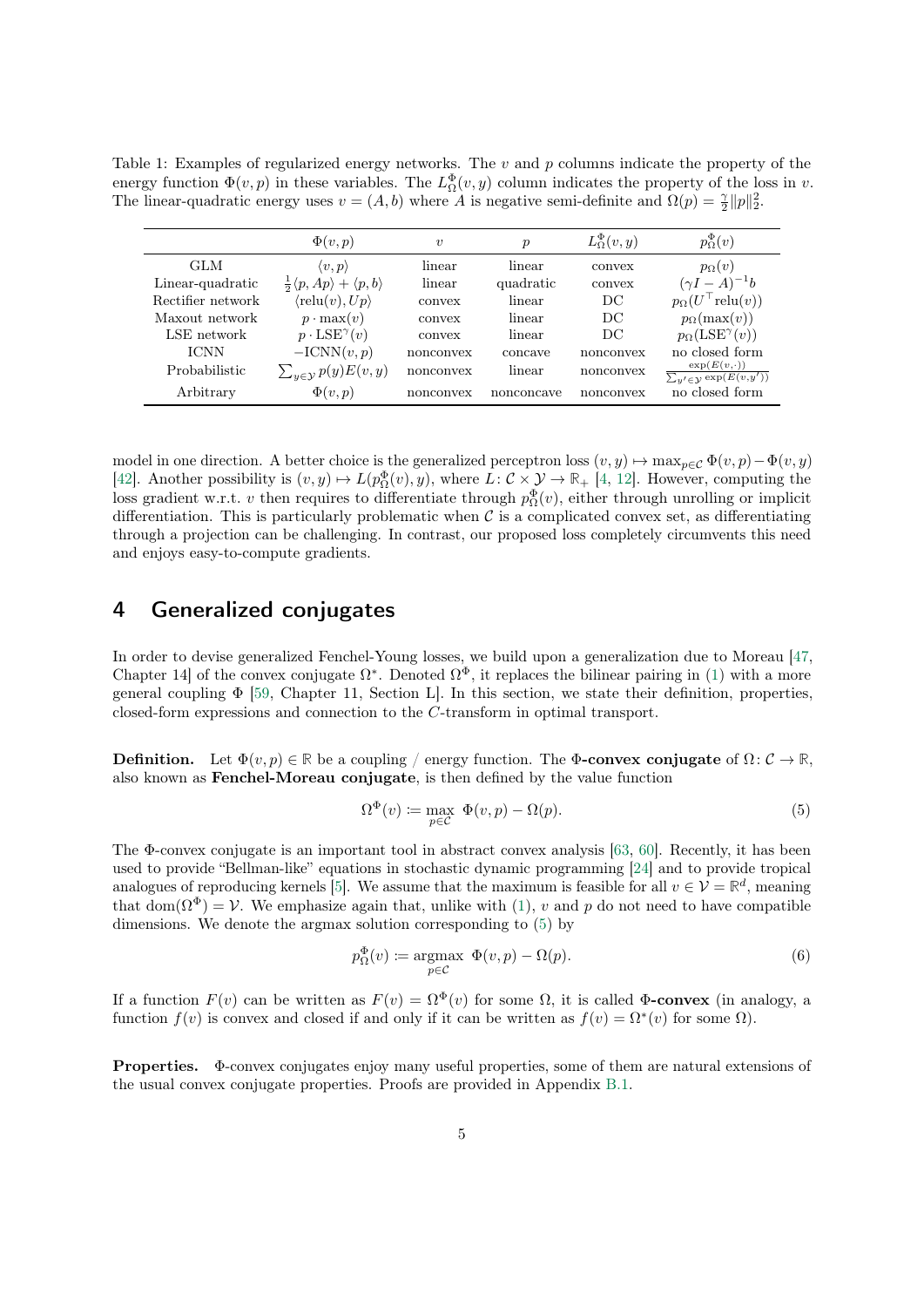<span id="page-5-0"></span>**Proposition 1** (Properties of Φ-convex conjugates). Let  $\Omega: \mathcal{C} \to \mathbb{R}$  and  $\Phi: \mathcal{V} \times \mathcal{C} \to \mathbb{R}$ . 1. Generalized Fenchel-Young inequality: for all  $v \in V$  and  $p \in \mathcal{C}$ ,

$$
\Omega^{\Phi}(v) + \Omega(p) - \Phi(v, p) \ge 0.
$$

- 2. Convexity: If  $\Phi(v, p)$  is convex in v, then  $\Omega^{\Phi}(v)$  is convex (even if  $\Omega(p)$  is nonconvex).
- 3. Order reversing: if  $\Omega(p) \leq \Lambda(p)$  for all  $p \in \mathcal{C}$ , then  $\Omega^{\Phi}(v) \geq \Lambda^{\Phi}(v)$  for all  $v \in \mathcal{V}$ .
- 4. Continuity:  $\Omega^{\Phi}$  shares the same continuity modulus as  $\Phi$ .
- 5. Gradient (envelope theorem): Under mild assumptions (see proof), we have  $\nabla \Omega^{\Phi}(v) = \nabla_1 \Phi(v, p_{\Omega}^{\Phi}(v))$ , where  $\nabla_1$  denotes the gradient in the first argument.
- 6. **Smoothness:** If C is a compact convex set,  $\Phi(v, p)$  is  $\beta$ -smooth in  $(v, p)$ , concave in p and  $\Omega(p)$ is  $\gamma$ -strongly convex in p, then  $\Omega^{\Phi}(v)$  is  $(\beta + \beta^2/\gamma)$ -smooth and  $p_{\Omega}^{\Phi}(v)$  is  $\beta/\gamma$ -Lipschitz.

The condition on  $\Phi$  and  $\Omega$  in item 6 for  $\Omega^{\Phi}$  to be a smooth function (i.e., with Lipschitz-continuous gradients) is a novel result and will play a crucial role for establishing calibration guarantees in [§6.](#page-7-0)

Envelope theorems. The gradient expression in item 5 is based on envelope theorems. It is crucial, as it allows to compute gradients with respect to v without differentiating through  $p_{\Omega}^{\Phi}(v)$ . In practice, this is implemented using the stop\_gradient function available in JAX [\[21\]](#page-12-0). For  $\Phi(v, p)$  convex in v, we use Danskin's classical theorem [\[28,](#page-12-0) [14\]](#page-11-0). For  $\Phi(v, p)$  nonconvex in v, we use the lesser known theorem of Rockafellar [\[59,](#page-14-0) Theorem 10.31], which requires additional continuity assumptions on Φ and unicity of the maximum in  $(6)$ . Note that when we do not compute the exact solution of  $(6)$ , we only obtain an approximation of the gradient  $\nabla \Omega^{\Phi}(v)$ . Approximations guarantees are studied in [\[1\]](#page-11-0).

Closed forms. While [\(5\)](#page-4-0) and [\(6\)](#page-4-0) may need to be solved numerically in general, they enjoy closed-form expressions in simple cases. Proofs are provided in Appendix [B.2.](#page-17-0)

**Proposition 2** (Closed-form expressions). Let  $\Omega: \mathcal{C} \to \mathbb{R}$  and  $\Phi: \mathcal{V} \times \mathcal{C} \to \mathbb{R}$ .

- 1. Bilinear coupling: If  $\Phi(v, p) = \langle v, Up \rangle$ , then  $\Omega^{\Phi}(v) = \Omega^*(U^{\top}v)$  and  $p_{\Omega}^{\Phi}(v) = p_{\Omega}(U^{\top}v)$ .
- 2. Linear-quadratic coupling: If  $\mathcal{C} = \mathbb{R}^k$ ,  $\Omega(p) = \frac{\gamma}{2} ||p||_2^2$  and  $\Phi(v, p) = \frac{1}{2} \langle p, Ap \rangle + \langle p, b \rangle$ , where  $v = (A, b)$  and A is such that  $(\gamma I - A)$  is positive definite, we obtain

$$
\Omega^{\Phi}(v) = \frac{1}{2} \langle b, (\gamma I - A)^{-1} b \rangle \quad \text{and} \quad p_{\Omega}^{\Phi}(v) = (\gamma I - A)^{-1} b. \tag{7}
$$

3. Metric coupling: If  $V = C$ ,  $\Phi = -C$  where  $C(v, p)$  is a metric and  $\Omega$  is M-Lipschitz with  $M \leq 1$ , then  $\Omega^{\Phi} = -\Omega$  and  $p_{\Omega}^{\Phi}(v) = v$ .

**Relation with the C-transform.** Given a cost function C, we may define a min counterpart of  $(5)$ ,

$$
\Lambda_C(v) := \min_{p \in C} C(v, p) - \Lambda(p). \tag{8}
$$

In the optimal transport literature, this is known as the C-transform of  $\Lambda$  [\[62,](#page-14-0) [57\]](#page-14-0). When C is bilinear, this recovers the notion of concave conjugate [\[19\]](#page-12-0). When  $C(v, p) = c(v - p)$  for some c, this recovers the infimal convolution [\[19\]](#page-12-0). It is easy to check that  $\Omega = -\Lambda \Leftrightarrow \Omega^{\Phi} = -\Lambda_C$  with  $C = -\Phi$ . Thus,  $\Omega^{\Phi}$  and  $\Lambda_C$ are the natural extensions of convex and concave conjugates, respectively. We opt for the former in this paper to closely mirror the usual convex conjugates and Fenchel-Young losses.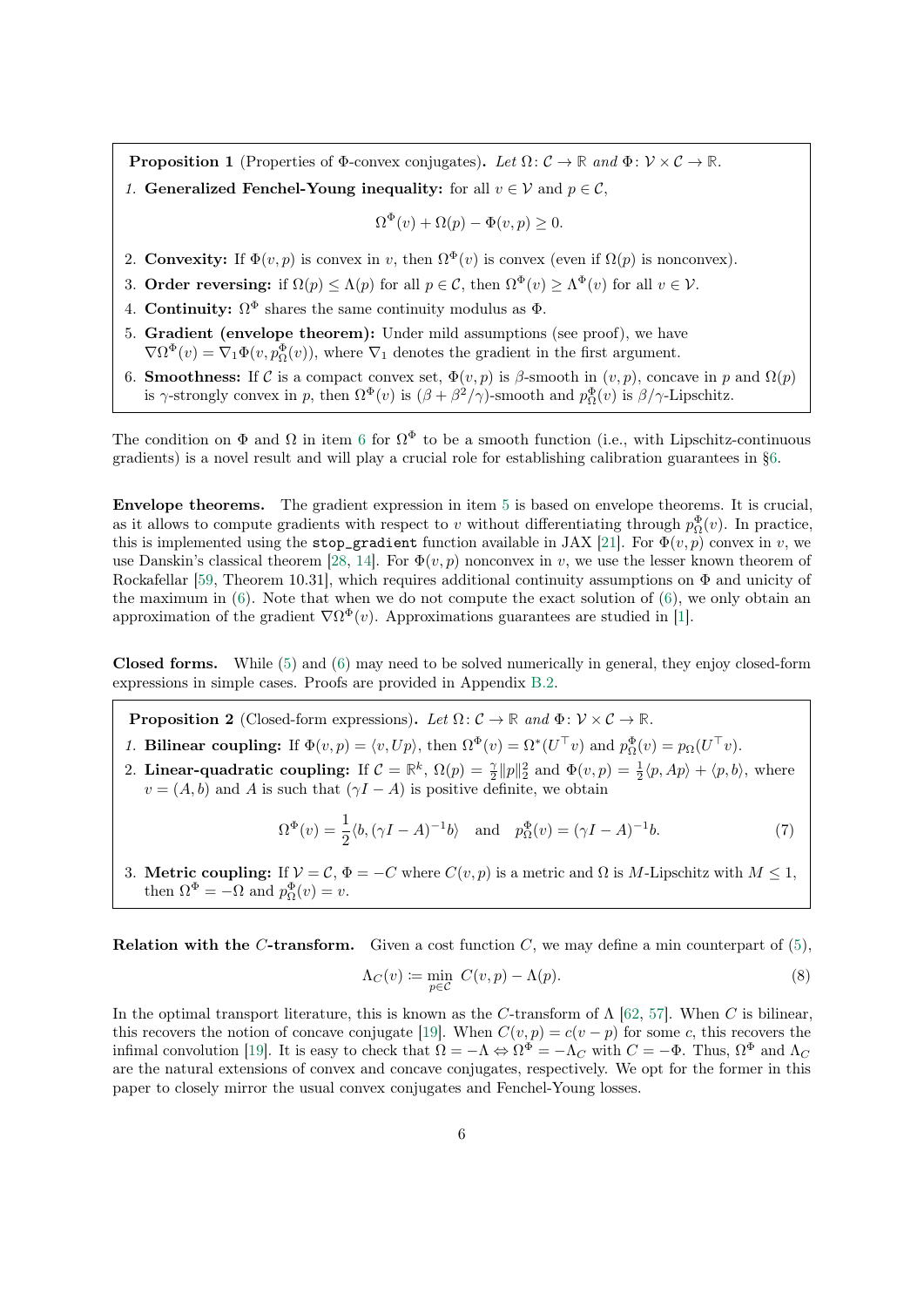#### <span id="page-6-0"></span>5 Generalized Fenchel-Young losses

Definition. The generalized Fenchel-Young inequality in Proposition [1](#page-5-0) leads us to propose the generalized Fenchel-Young loss, the natural extension of  $(3)$  to  $\Phi$ -convex conjugates:

$$
L_{\Omega}^{\Phi}(v, y) \coloneqq \Omega^{\Phi}(v) + \Omega(y) - \Phi(v, y). \tag{9}
$$

We also have the relationships  $L^{\Phi}_{\Omega}(v, y) = F(v, y) - F(v, p^{\Phi}_{\Omega}(v))$ , where  $F(v, p) = \Omega(p) - \Phi(v, p)$ , and  $p_{\Omega}^{\Phi}(v) = \operatorname{argmin}_{p \in \mathcal{C}} L_{\Omega}^{\Phi}(v, p)$ . We now give an intuitive geometric interpretation of (9).

Geometric interpretation. For the sake of illustration, let us set  $\Omega(p) = \frac{\gamma}{2}p^2$  and  $\Phi(v, p) = \frac{1}{2}ap^2 + bp$ . From [\(1\)](#page-1-0), the line  $p \mapsto \langle u, p \rangle - \Omega^*(u)$ , where  $\Omega^*(u) =$  $\frac{1}{2\gamma}u^2$ , is the tightest linear lower bound on  $\Omega(p)$ , here depicted with  $u = 0.6$ . It is the tangent of  $\Omega(p)$  at  $p = p_{\Omega}(u)$ . Similarly, from [\(5\)](#page-4-0),  $p \mapsto \Phi(v, p) - \Omega^{\Phi}(v)$ is the tightest lower-bound of this form given  $v$ . It touches  $\Omega(p)$  at  $p = p_{\Omega}^{\Phi}(v)$ , here depicted with  $v = (a, b)$ ,  $a = -1$  and  $b = 1$ , for which we have the closed form  $\Omega^{\Phi}(v) = \frac{1}{2}(\gamma - a)^{-1}b^2$  (Proposition [2\)](#page-5-0). The generalized Fenchel-Young loss (9) is then the gap between  $\Omega(p)$  and  $\Phi(v, p) - \Omega^{\Phi}(v)$ , evaluated at the ground-truth  $p = y$ . The goal of training is to adjust the parameters



Figure 1: Geometric interpretation with  $\Omega(p)$  =  $\frac{\gamma}{2}p^2$  and  $\Phi(v, p) = \frac{1}{2}ap^2 + bp$ .

 $θ$  of a network  $v = q<sub>θ</sub>(x)$  so as to minimize this gap averaged over all  $(x, y)$  training pairs.

#### Properties. Generalized Fenchel-Young losses enjoy many desirable properties, as we now show.

**Proposition 3** (Properties of generalized F-Y losses). Let  $\Omega: \mathcal{C} \to \mathbb{R}$  and  $\Phi: \mathcal{V} \times \mathcal{C} \to \mathbb{R}$ .

- 1. **Non-negativity:**  $L^{\Phi}_{\Omega}(v, p) \ge 0$  for all  $v \in \mathcal{V}$  and  $p \in \mathcal{C}$ .
- 2. Zero loss: if the maximum in [\(5\)](#page-4-0) exists and is unique,  $L^{\Phi}_{\Omega}(v, y) = 0 \Leftrightarrow y = p^{\Phi}_{\Omega}(v)$ .
- 3. Difference of convex (DC): if  $\Phi(v, p)$  is convex in v, then  $L^{\Phi}_{\Omega}(v, p)$  is a difference of convex functions in v:  $\Omega^{\Phi}(v)$  and  $\Phi(v, p)$ . If  $\Phi(v, p)$  is linear in v, then  $L^{\Phi}_{\Omega}(v, p)$  is convex in v.
- 4. Smaller output set, smaller loss. If  $\mathcal{C}' \subseteq \mathcal{C}$  and  $\Omega'$  is the restriction of  $\Omega$  to  $\mathcal{C}'$ , then  $L^{\Phi}_{\Omega'}(v,p) \leq L^{\Phi}_{\Omega}(v,p)$  for all  $v \in \mathcal{V}$  and  $p \in \mathcal{C}'$ .
- 5. Quadratic lower-bound. If  $\Phi(v, p) \Omega(p)$  is  $\gamma$ -strongly concave in p w.r.t.  $\|\cdot\|$  over C and C is a closed convex set, then for all  $v \in V$  and  $p \in \mathcal{C}$

$$
\frac{\gamma}{2}||p - p_{\Omega}^{\Phi}(v)||^2 \le L_{\Omega}^{\Phi}(v, p). \tag{10}
$$

6. Upper-bounds. If  $\Phi(v,p) - \Omega(p)$  is  $\alpha$ -Lipschitz in p w.r.t.  $\|\cdot\|$  over C, then  $L^{\Phi}_{\Omega}(v,p) \leq$  $\alpha \|p - p_{\Omega}^{\Phi}(v)\|$ . If  $\Phi(v, p)$  is concave in p, then  $L_{\Omega}^{\Phi}(v, p) \le L_{\Omega}(\nabla_2 \Phi(v, p), p)$ .

7. Gradient: 
$$
\nabla_1 L_{\Omega}^{\Phi}(v, p) = \nabla \Omega^{\Phi}(v) - \nabla_1 \Phi(v, p)
$$
.

Proofs are given in Appendix [B.3.](#page-18-0) The property  $L^{\Phi}_{\Omega}(v, y) = 0 \Leftrightarrow y = p^{\Phi}_{\Omega}(v)$ , which is true for instance if  $p \mapsto \Phi(v, p) - \Omega(p)$  is strictly concave, is key as it allows to use  $p_{\Omega}^{\Phi}(v)$  defined in [\(6\)](#page-4-0) as the (implicit) output layer associated with an energy network.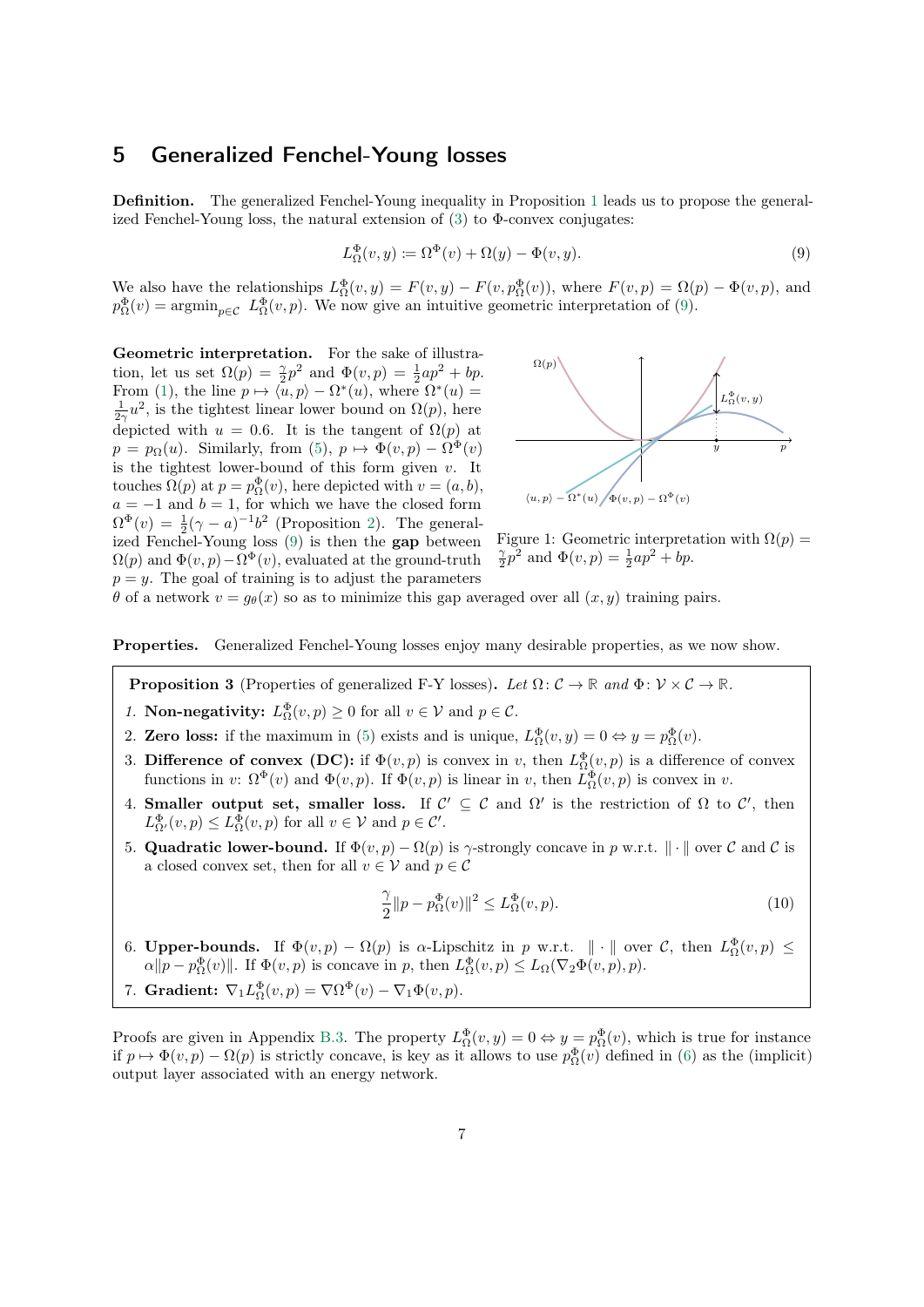<span id="page-7-0"></span>The gradient  $\nabla_1 L_{\Omega}^{\Phi}(v, y)$  does not require to differentiate through the argmax problem in [\(6\)](#page-4-0) needed for computing  $p_{\Omega}^{\Phi}(v)$ . Typically, differentiating through an argmax or argmin, as is done in input-convex neural networks [\[4\]](#page-11-0), requires either unrolling or implicit differentiation [\[34,](#page-12-0) [13,](#page-11-0) [39,](#page-13-0) [18,](#page-12-0) [16\]](#page-11-0) and is therefore more costly. Our loss construction circumvents this need completely and enjoys easy-to-compute gradients.

The fact that  $L^{\Phi}_{\Omega}(v,p)$  is a difference of convex (DC) functions in v when  $\Phi(v,p)$  is convex in v suggests that we can use DC programming techniques, such as the convex-concave procedure [\[69\]](#page-14-0), for training such energy networks. We leave the investigation of this observation to future work.

If  $\Omega$  is the indicator function of C, i.e.,  $\Omega(p) = 0$  if  $p \in \mathcal{C}$ ,  $\infty$  otherwise, then it can be checked that we recover the "generalized perceptron" loss [\[43,](#page-13-0) [42\]](#page-13-0) as a special case of [\(9\)](#page-6-0). Proposition [3](#page-6-0) therefore provides new properties to understand and analyze this loss.

Regular Fenchel-Young losses are closely related to Bregman divergences [\[17\]](#page-11-0). In Appendix [A,](#page-15-0) we build a generalized notion of Bregman divergence using generalized conjugates.

Training. To train regularized energy networks with our framework, the user should choose an energy  $\Phi(v, p)$ , a regularization  $\Omega(p)$ , an output set C (from Proposition [3](#page-6-0) item [4,](#page-6-0) the smaller this set the better) and the model  $v = q_{\theta}(x)$  with input x and parameters  $\theta$ . Given a set of input-output pairs  $(x_1, y_1), \ldots, (x_n, y_n) \in \mathcal{X} \times \mathcal{Y}$ , where  $\mathcal{Y} \subseteq \mathcal{C}$ , we can find the parameters  $\theta$  by minimizing the empirical risk objective regularized by  $R: \Theta \to \mathbb{R}$ ,

$$
\widehat{\theta} = \underset{\theta \in \Theta}{\operatorname{argmin}} \frac{1}{n} \sum_{i=1}^{n} L_{\Omega}^{\Phi}(g_{\theta}(x_i), y_i) + R(\theta). \tag{11}
$$

Thanks to the easy-to-compute gradients of  $L^{\Phi}_{\Omega}$ , we can easily solve (11) using any (stochastic) solver.

### 6 Calibration guarantees

We study in this section calibration guarantees for when  $L^{\Phi}_{\Omega}(v, y)$  is used as a surrogate for a (typically discrete) loss  $L: \mathcal{Y} \times \mathcal{Y} \to \mathbb{R}$ . We assume that L satisfies an affine decomposition property [\[25,](#page-12-0) [15\]](#page-11-0):

$$
L(\widehat{y}, y) = \langle \varphi(\widehat{y}), V\varphi(y) + b \rangle + c(y), \tag{12}
$$

where  $\varphi(y) \mapsto V \varphi(y) + b$  is an affine map,  $\varphi(y)$  is a label embedding and  $c(y)$  is any function that depends only on y. Numerous losses can be written in this form. Examples include the zero-one, Hamming, NDCG and precision at  $k$  losses [\[53,](#page-13-0) [15\]](#page-11-0). Inference in this setting works in two steps. First, we compute a "soft" (continuous) prediction  $p = p_{\Omega}^{\Phi}(v) \in \mathcal{C}$ . Second, we compute a "hard" (discrete) prediction by a decoding / rounding from  $\mathcal C$  to  $\mathcal Y$ , calibrated for the loss  $L$ :

$$
y_L(p) := \underset{\widehat{y} \in \mathcal{Y}}{\operatorname{argmin}} L(\widehat{y}, p) = \underset{\widehat{y} \in \mathcal{Y}}{\operatorname{argmin}} \langle \varphi(\widehat{y}), V\varphi(p) + b \rangle.
$$
 (13)

The target risk of  $f: \mathcal{X} \to \mathcal{Y}$  and the surrogate risk of  $g: \mathcal{X} \to \mathcal{V}$  are defined by

$$
\mathcal{L}(f) \coloneqq \mathbb{E}_{(X,Y)\sim\rho} \ L(f(X),Y) \quad \text{and} \quad \mathcal{L}^{\Phi}_{\Omega}(g) \coloneqq \mathbb{E}_{(X,Y)\sim\rho} \ L^{\Phi}_{\Omega}(g(X),Y),
$$

where  $\rho$  is a typically unknown distribution over  $\mathcal{X} \times \mathcal{Y}$ . The Bayes predictors are defined by  $f^* \coloneqq$  $\operatorname{argmin}_{f: \mathcal{X} \to \mathcal{Y}} \mathcal{L}(f)$  and  $g^* := \operatorname{argmin}_{g: \mathcal{X} \to \mathcal{Y}} \mathcal{L}_{\Omega}^{\Phi}(g)$ . We now establish calibration of the surrogate excess risk, under the assumption that the energy  $\Phi(v, p)$  is **linear-concave**, i.e., it can be written as  $\Phi(v, p) = \langle v, \varphi(p) \rangle$ , for some function  $\varphi$ .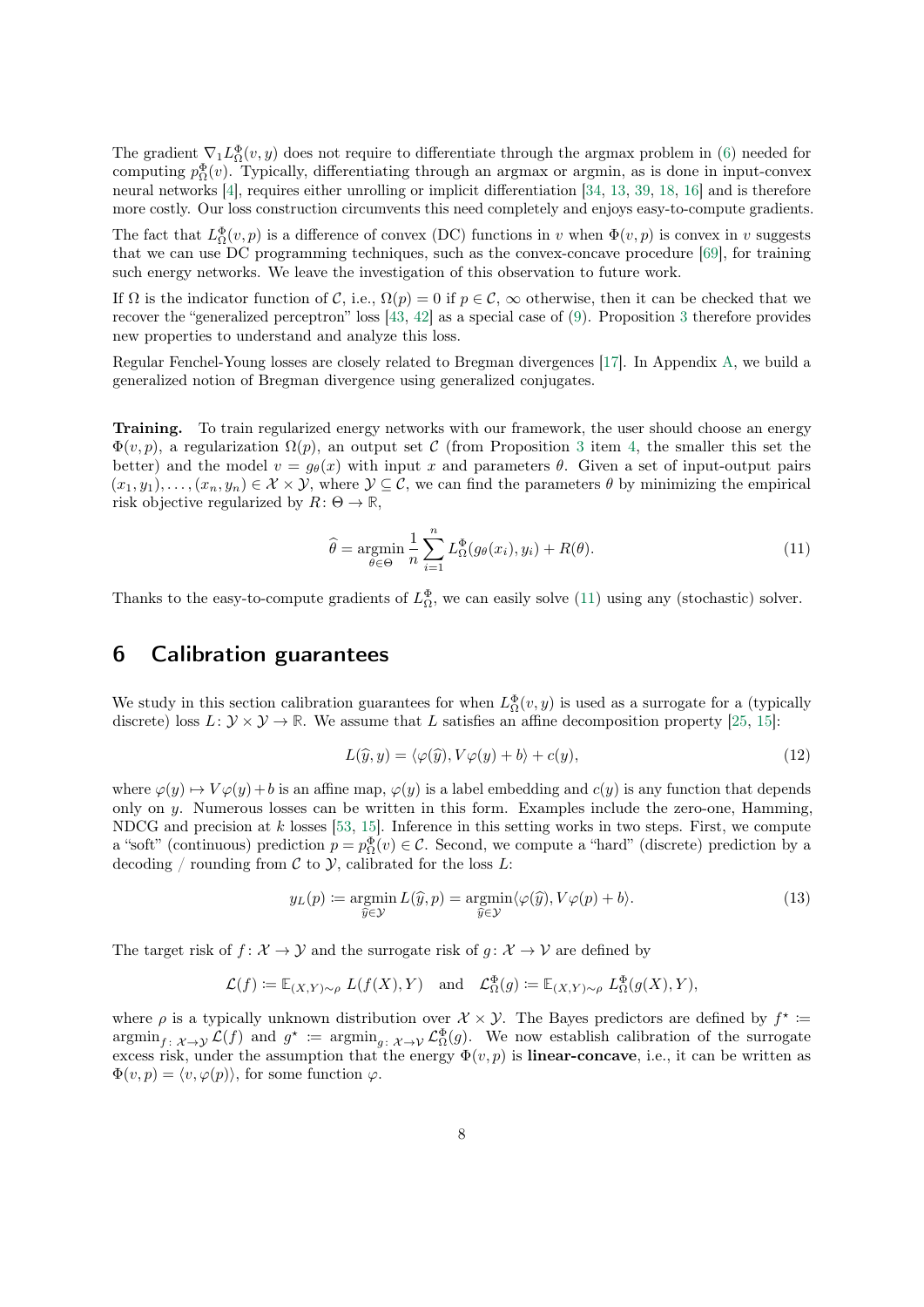<span id="page-8-0"></span>Proposition 4. Calibration of target and surrogate excess risks

Assume  $L_{\Omega}^{\Phi}(v, y)$  is M-smooth in v w.r.t. the dual norm  $\|\cdot\|_*$ , C is a compact convex set such that  $\mathcal{Y} \subseteq \mathcal{C}$  and  $\Phi(v,p) = \langle v, \varphi(p) \rangle$ . Let  $\sigma \coloneqq \sup_{y \in \mathcal{Y}} ||V^\top \varphi(y)||_*$ . Then, the generalized Fenchel-Young loss [\(9\)](#page-6-0) is calibrated with the target loss [\(12\)](#page-7-0) with decoder  $d = y_L \circ p_{\Omega}^{\Phi}$ .

$$
\forall g \colon \mathcal{X} \to \mathcal{V} \quad \frac{(\mathcal{L}(d \circ g) - \mathcal{L}(f^*))^2}{8\sigma^2 M} \leq \mathcal{L}_{\Omega}^{\Phi}(g) - \mathcal{L}_{\Omega}^{\Phi}(g^*),
$$

where  $p_{\Omega}^{\Phi} \colon \mathcal{V} \to \mathcal{C}$  is defined in [\(6\)](#page-4-0) and  $y_L \colon \mathcal{C} \to \mathcal{Y}$  is defined in [\(13\)](#page-7-0).

The proof is in Appendix [B.4.](#page-19-0) Proposition [1](#page-5-0) item [6](#page-5-0) shows that the smoothness of  $\Phi$  and strong convexity of  $\Omega$  ensure the smoothness of  $L^{\Phi}_{\Omega}$ . Calibration also implies Fisher consistency, namely  $\mathcal{L}_{\Omega}^{\Phi}(g) = \mathcal{L}_{\Omega}^{\Phi}(g^{\star}) \Rightarrow \mathcal{L}(d \circ g) = \mathcal{L}(f^{\star}),$  when using the decoder  $d = y_L \circ p_{\Omega}^{\Phi}.$  The existing proof technique for the calibration of regular Fenchel-Young losses [\[53,](#page-13-0) [15\]](#page-11-0) assumes a bilinear pairing and a loss of the form  $L_{\Omega_{\varphi}}(u, \varphi(y)) = \Omega_{\varphi}^*(u) + \Omega_{\varphi}(\varphi(y)) - \langle u, \varphi(y) \rangle$ , where  $\Omega_{\varphi}$  is a strongly-convex regularizer w.r.t.  $\varphi(y)$ . Our novel proof technique is more general, as it works with any linear-concave energy and the regularizer  $\Omega$  is w.r.t. y, not  $\varphi(y)$ . Unlike the existing proof, our proof is valid for the pairwise model we present in the next section.

#### 7 Experiments

#### 7.1 Multilabel classification

We study in this section the application of generalized Fenchel-Young losses to multi-label classification, setting  $\mathcal{Y} = \{0,1\}^k$  and  $\mathcal{C} = [0,1]^k$ , where k is the number of labels. When the loss L in [\(12\)](#page-7-0) is the Hamming loss (1 - accuracy), our loss is calibrated for L and the decoding [\(13\)](#page-7-0) is just  $\hat{y}_i = 1$  if  $p_i > 0.5$ else 0. We therefore report our empirical results using the accuracy metric.

**Unary model.** We consider a neural network  $u = g_{\theta}(x) \in \mathbb{R}^k$ , assigning a score  $u_j$  to each label  $j \in [k]$ . With the bilinear pairing  $\Phi(u, p) = \langle u, p \rangle$ , we get

$$
p_{\Omega}^{\Phi}(u) = \underset{p \in [0,1]^k}{\operatorname{argmax}} \langle u, p \rangle - \Omega(p) = p_{\Omega}(u). \tag{14}
$$

That is, (14) is just a normal neural network with  $p_{\Omega}$  as output layer. When  $\Omega(p) = \Omega_1(p) + \Omega_1(1-p)$ , where  $\Omega_1(p) \coloneqq \langle p, \log p \rangle$  is Shannon's negentropy, we get  $p_\Omega(v) = \text{sigmoid}(v) \coloneqq 1/(1 + \exp(-v))$  and [\(9\)](#page-6-0) is just the usual binary logistic / cross-entropy loss. When  $\Omega(p) = \Omega_2(p) + \Omega_2(1-p)$ , where  $\Omega_2(p) \coloneqq \frac{1}{2} \langle p, 1-p \rangle$  is Gini's negentropy, we get a sparse sigmoid and the binary sparsemax loss [\[17,](#page-11-0) §6.2]. Because  $\mathcal{C} = [0,1]^k$  is the convex hull of  $\mathcal{Y} = \{0,1\}^k$ ,  $(14)$  can be intepreted as a **marginal probability** [\[68\]](#page-14-0). Indeed, there exists a probability distribution  $P(Y|X)$  over  $Y \in \mathcal{Y}$  such that

$$
[p^{\Phi}_{\Omega}(u)]_{j} = \mathbb{P}(Y_{j} = 1 | X = x).
$$

**Pairwise model.** We now additionally use a network  $U = h_{\theta}(x) \in \mathbb{R}^{k \times k}$ , assigning a score  $U_{i,j}$  to the pairwise interaction between labels i and j. With  $v = (u, U)$  and the **linear-quadratic** coupling  $\Phi(v, p) = \langle u, p \rangle + \frac{1}{2} \langle p, U p \rangle$ , we get

$$
p_{\Omega}^{\Phi}(v) = \underset{p \in [0,1]^k}{\text{argmax}} \ \langle u, p \rangle + \frac{1}{2} \langle p, Up \rangle - \Omega(p). \tag{15}
$$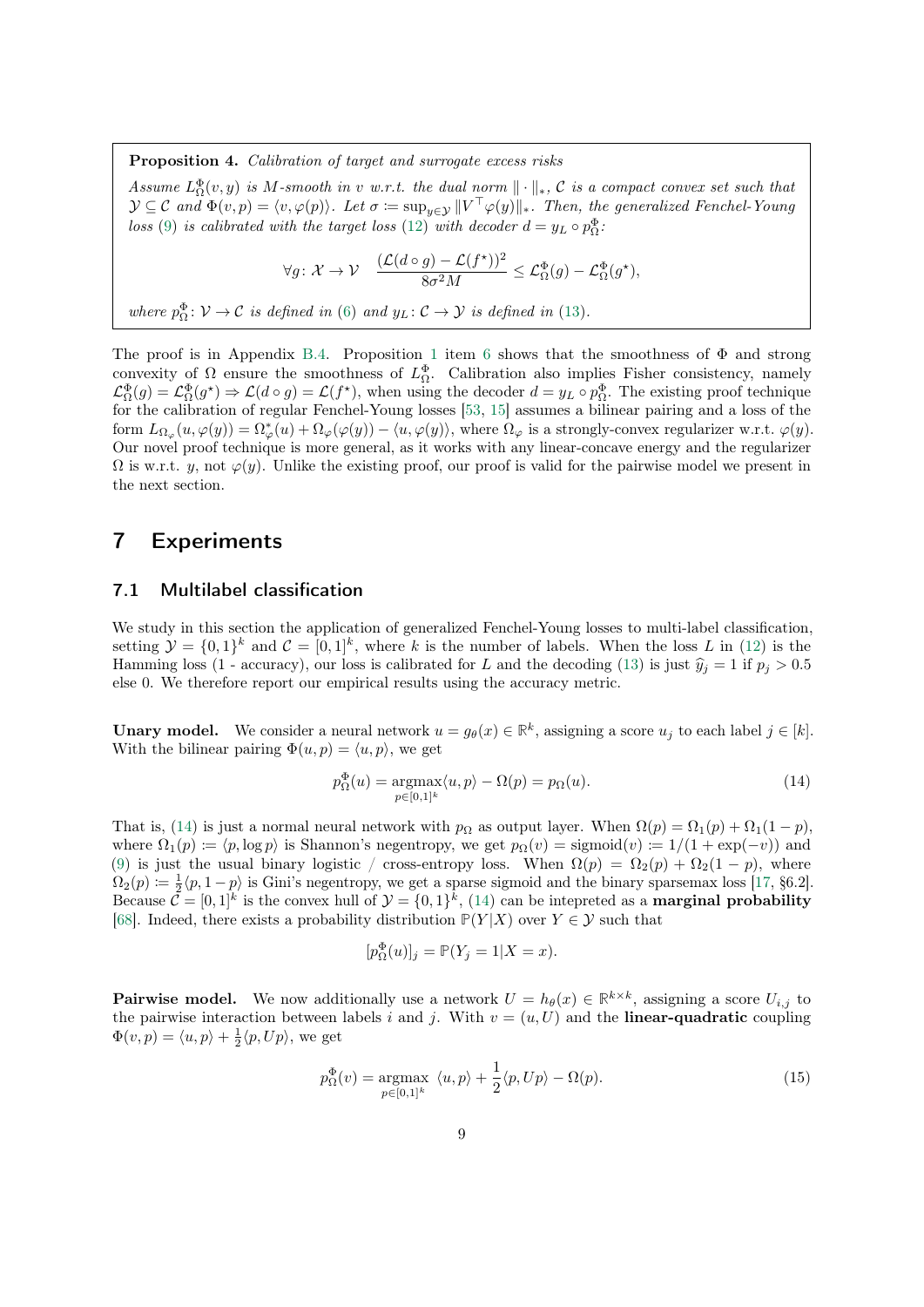Table 2: Multilabel classification results using various energies (test accuracy in %).

| Energy                    | yeast | scene | mediamill | birds | emotions | cal <sub>500</sub> |
|---------------------------|-------|-------|-----------|-------|----------|--------------------|
| Unary (linear)            | 79.76 | 89.14 | 96.84     | 86.47 | 78.22    | 85.67              |
| Unary (rectifier network) | 80.03 | 91.35 | 96.91     | 91.74 | 79.79    | 86.25              |
| Pairwise                  | 80.19 | 91.58 | 96.95     | 91.55 | 80.56    | 85.73              |
| <b>SPEN</b>               | 79.99 | 91.24 | 96.68     | 91.41 | 79.35    | 86.25              |
| Input-concave SPEN        | 80.00 | 90.64 | 96.95     | 91.77 | 79.73    | 86.35              |

If U is negative semi-definite, i.e.,  $U = -AA^{\top}$  for some matrix  $A \in \mathbb{R}^{k \times m}$ , then the problem is concave in p and can be solved optimally. Moreover, since  $\Phi(v, p)$  is linear-concave, the calibration guarantees in [§6](#page-7-0) hold and  $L_{\Omega}^{\Phi}(v, y)$  is convex in v. In our experiments, we use a matrix A of rank 1 (cf. Appendix [C\)](#page-23-0). Unlike  $(7)$ ,  $(15)$  does not enjoy a closed form due to the constraints. We solve it by coordinate ascent: if  $\Omega$  is quadratic, as is the case with Gini's negentropy, the coordinate-wise updates can be computed in closed-form. Again, [\(15\)](#page-8-0) can be interpreted as a marginal probability. In constrast to [\(15\)](#page-8-0), marginal inference in the closely related **Ising model** is known to be  $\#P$ -hard [\[30\]](#page-12-0).

**SPEN** model. Following SPENs [\[10,](#page-11-0) Eq. 4 and 5], we also tried the energy  $\Phi(v, p) = \langle u, p \rangle - \Psi(w, p)$ . where  $v = (u, w)$ ,  $u = g_{\theta}(x)$  and w are the weights of the "prior network"  $\Psi$  (independent of x). We also tried a variant where  $\Psi$  is made convex in p, making  $\Phi(v, p)$  concave in p. In both cases, we compute  $p_{\Omega}^{\Phi}(v)$  by solving [\(6\)](#page-4-0) using projected gradient ascent with backtracking linesearch.

Experimental setup. We perform experiments on 6 publicly-available datasets, see Appendix [C.](#page-23-0) For all datasets, we normalize samples to have zero mean unit variance. We use the train-test split from the dataset when provided. When not, we use 80% for training data and 20% for test data. For all models, we solve the outer problem [\(11\)](#page-7-0) using ADAM. We set  $\Omega(p)$  to the Gini negentropy. We hold out 25% of the training data for hyperparameter validation purposes. We set  $R(\theta)$  in [\(11\)](#page-7-0) to  $\frac{\lambda}{2} ||\theta||_2^2$ . For the regularization hyper-parameter  $\lambda$ , we search 5 log-spaced values between  $10^{-4}$  and  $10^{1}$ . For the learning rate parameter of ADAM, we search 10 log-spaced valued between  $10^{-5}$  and  $10^{-1}$ . Once we selected the best hyperparameters, we refit the model on the entire training set. We average results over 3 runs with different seeds.

Results. Table 2 shows a model comparison. We observe slight improvements with the pairwise model on 4 out of 6 datasets, confirming that generalized FY losses are able to learn useful models. Inputconcavity helps improve SPENs in 4 out of 6 datasets. Table [4](#page-24-0) confirms that using the envelope theorem for computing gradients works comparably to (if not better than) the implicit function theorem. Table [5](#page-24-0) shows that the generalized Fenchel-Young loss outperforms the energy loss, the binary cross-entropy loss and the generalized perceptron loss.

#### 7.2 Imitation learning

In this section, we study the application of generalized Fenchel-Young losses to imitation learning. This setting consists in learning a policy  $\pi : \mathcal{X} \mapsto \mathcal{Y}$ , a mapping from states X to actions Y, from a fixed dataset of expert demonstrations  $(x_1, y_1), \ldots, (x_n, y_n) \in \mathcal{X} \times \mathcal{Y}$ . In particular, we only consider a Behavior Cloning approach [\[58\]](#page-14-0), which essentially reduces imitation learning to supervised learning (as opposed to inverse RL methods [\[61,](#page-14-0) [51\]](#page-13-0)). The learned policy  $\pi$  is evaluated on its performance, which is the expected sum of rewards of the environment [\[67\]](#page-14-0).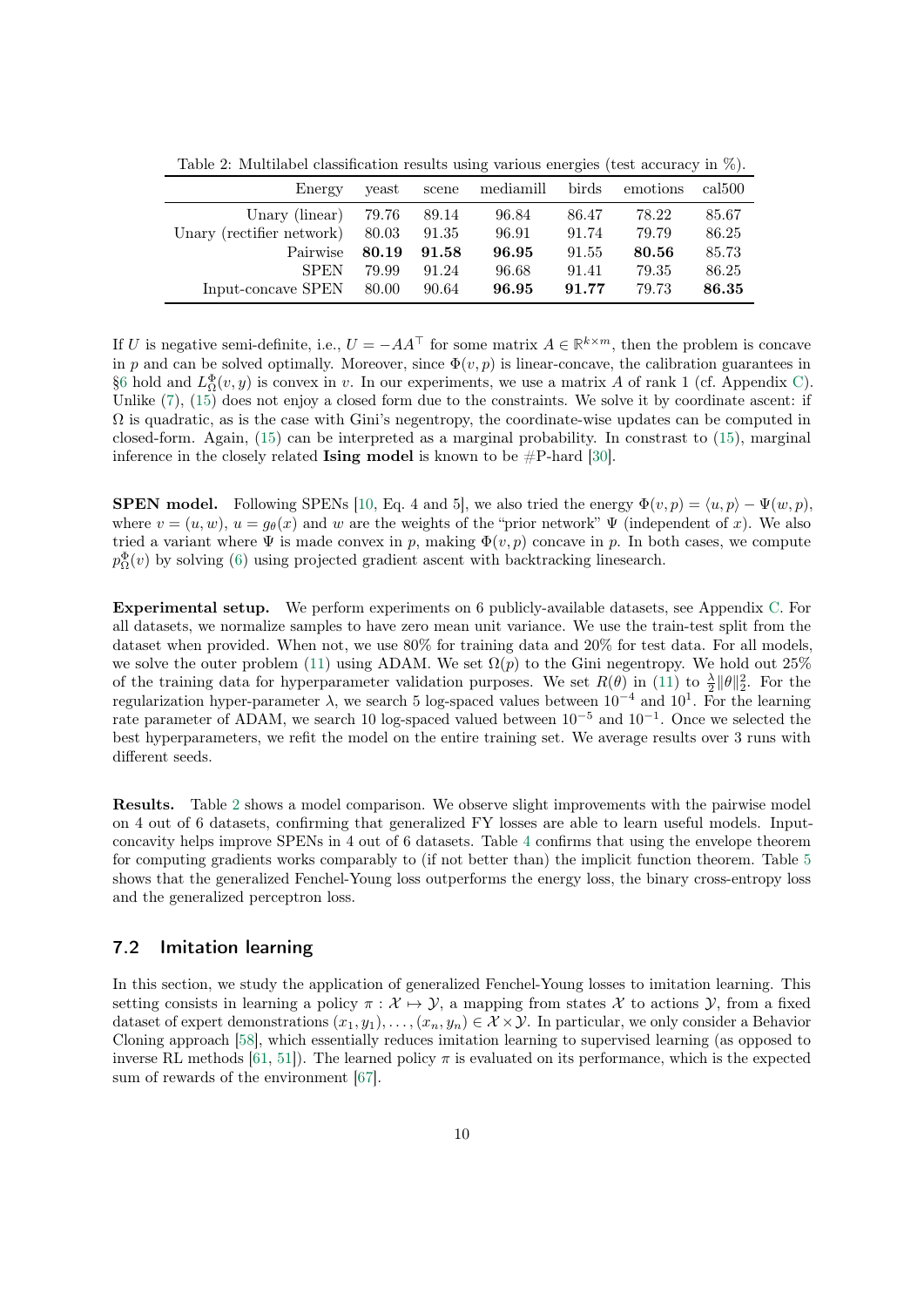

Figure 2: Average performance (higher is better) and standard deviation over 10 seeds.

Experimental setup. We consider four MuJoCo Gym locomotion environments [\[22\]](#page-12-0) together with the demonstrations provided by Orsini et al. [\[55\]](#page-13-0); see Appendix [C.2](#page-24-0) for environment and demonstration details. We evaluate the learned policy  $\pi$  for different number of demonstration trajectories: 1, 4 and 11, consistently with [\[36,](#page-12-0) [38,](#page-13-0) [27\]](#page-12-0). The action space in the demonstrations is included in  $[-1,1]^k$ , where the dimensionality of the action space  $k$  corresponds to the torques of the actuators. We scale the action space to the hypercube  $\mathcal{Y} = \mathcal{C} = [0, 1]^k$  at learning time and scale it back to the original action space at inference time. Similarly to the multilabel classification setup, we evaluate the unary and pairwise models, with the only difference that we use two hidden layers instead of one, since it leads to significantly better performance. We specify the hyperparameter selection procedure in Appendix [C.2.](#page-24-0)

Results. We run the best hyperparameters over 10 seeds and report final performance over 100 evaluation episodes. Figure 2 shows a clear improvement of the pairwise model over the unary model for 3 out of 4 tasks. Contrary to the unary model, the pairwise model enables to capture the interdependence between the different torques of the action space, translating into better performance.

### 8 Conclusion

Building upon generalized conjugate functions, we proposed generalized Fenchel-Young losses, a natural loss construction for learning energy networks and studied its properties. Thanks to conditions on the energy  $\Phi$  and the regularizer  $\Omega$  ensuring the loss smoothness, we established calibration guarantees for the case of linear-concave energies, a more general result than the existing analysis, restricted to bilinear energies. We demonstrated the effectiveness of our losses on multilabel classification and imitation learning tasks. We hope that this paper will help popularize generalized conjugates as a powerful tool for machine learning and optimization.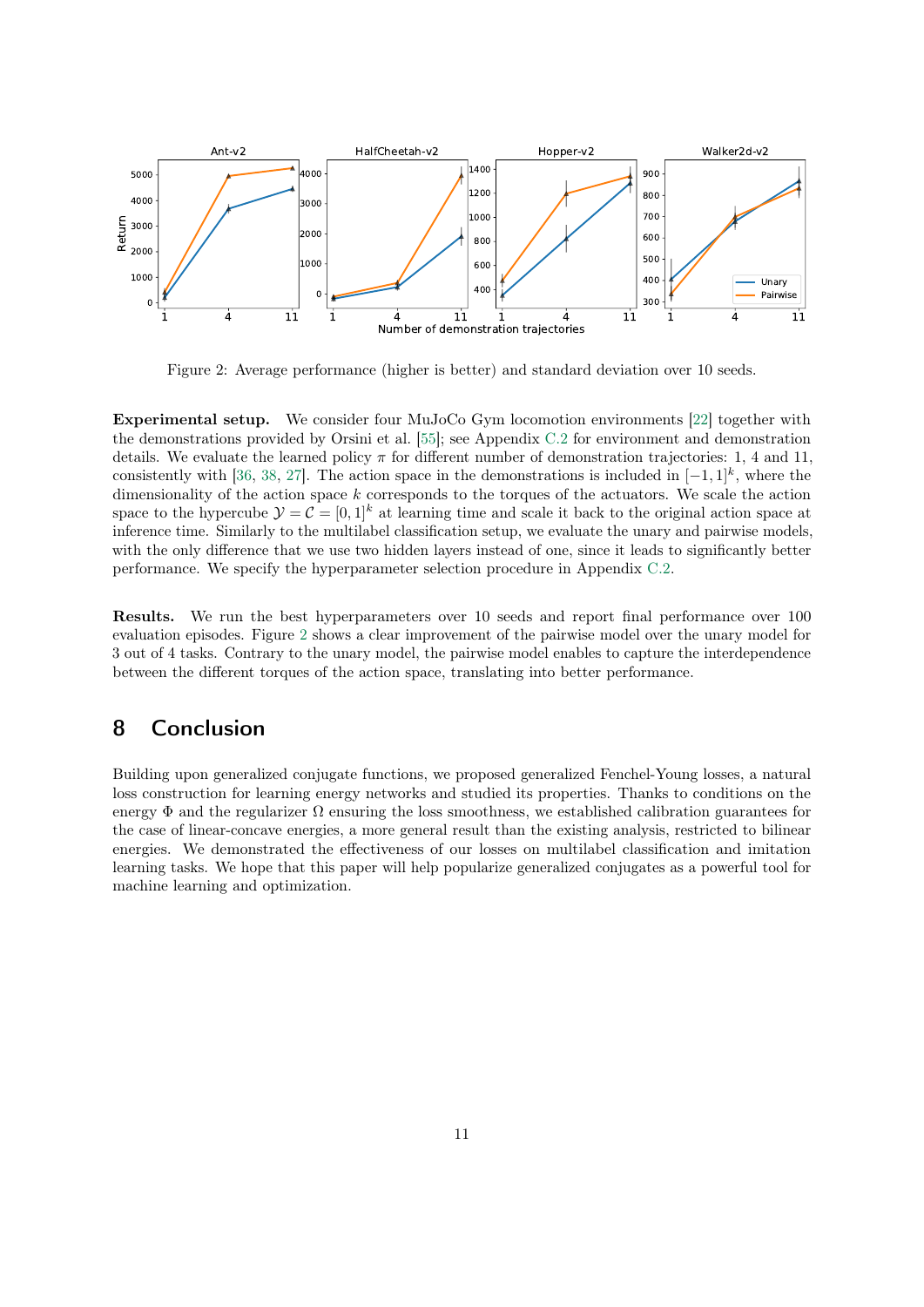### <span id="page-11-0"></span>Acknowledgments

MB thanks Gabriel Peyré for numerous discussions on C-transforms and Clarice Poon for discussions on envelope theorems.

### **References**

- [1] P. Ablin, G. Peyré, and T. Moreau. Super-efficiency of automatic differentiation for functions defined as a minimum. In Proc. of ICML, pages 32–41. PMLR, 2020.
- [2] S. Acharyya. Learning to rank in supervised and unsupervised settings using convexity and monotonicity. 2013.
- [3] S. Amari. [Information Geometry and Its Applications](https://www.springer.com/us/book/9784431559771). Springer, 2016.
- [4] B. Amos, L. Xu, and J. Z. Kolter. Input convex neural networks. In ICML, pages 146–155. PMLR, 2017.
- [5] P.-C. Aubin-Frankowski and S. Gaubert. The tropical analogues of reproducing kernels. arXiv preprint arXiv:2202.11410, 2022.
- [6] G. BakIr, T. Hofmann, B. Schölkopf, A. J. Smola, and B. Taskar. Predicting structured data. MIT press, 2007.
- [7] A. Banerjee, S. Merugu, I. S. Dhillon, J. Ghosh, and J. Lafferty. Clustering with bregman divergences. Journal of machine learning research, 6(10), 2005.
- [8] O. Barndorff-Nielsen. [Information and Exponential Families: In Statistical Theory](https://onlinelibrary.wiley.com/doi/book/10.1002/9781118857281). John Wiley & Sons, 1978.
- [9] A. Beck. First-order methods in optimization. SIAM, 2017.
- [10] D. Belanger and A. McCallum. Structured prediction energy networks. In International Conference on Machine Learning, pages 983–992. PMLR, 2016.
- [11] D. Belanger, D. Sheldon, and A. McCallum. [Marginal inference in MRFs using Frank-Wolfe.](http://www.cmap.polytechnique.fr/~jaggi/NeurIPS-workshop-FW-greedy/papers/belanger_sheldon_mccallum_final.pdf) In NeurIPS Workshop on Greedy Opt., FW and Friends, 2013.
- [12] D. Belanger, B. Yang, and A. McCallum. End-to-end learning for structured prediction energy networks. In International Conference on Machine Learning, pages 429–439. PMLR, 2017.
- [13] B. M. Bell and J. V. Burke. Algorithmic differentiation of implicit functions and optimal values. In Advances in Automatic Differentiation, pages 67–77. Springer, 2008.
- [14] D. P. Bertsekas. Nonlinear programming. Journal of the Operational Research Society, 48(3):334–334, 1997.
- [15] M. Blondel. Structured prediction with projection oracles. Advances in neural information processing systems, 32, 2019.
- [16] M. Blondel, Q. Berthet, M. Cuturi, R. Frostig, S. Hoyer, F. Llinares-López, F. Pedregosa, and J.-P. Vert. Efficient and modular implicit differentiation. arXiv preprint arXiv:2105.15183, 2021.
- [17] M. Blondel, A. F. Martins, and V. Niculae. Learning with fenchel-young losses. JMLR, 21(35):1–69, 2020.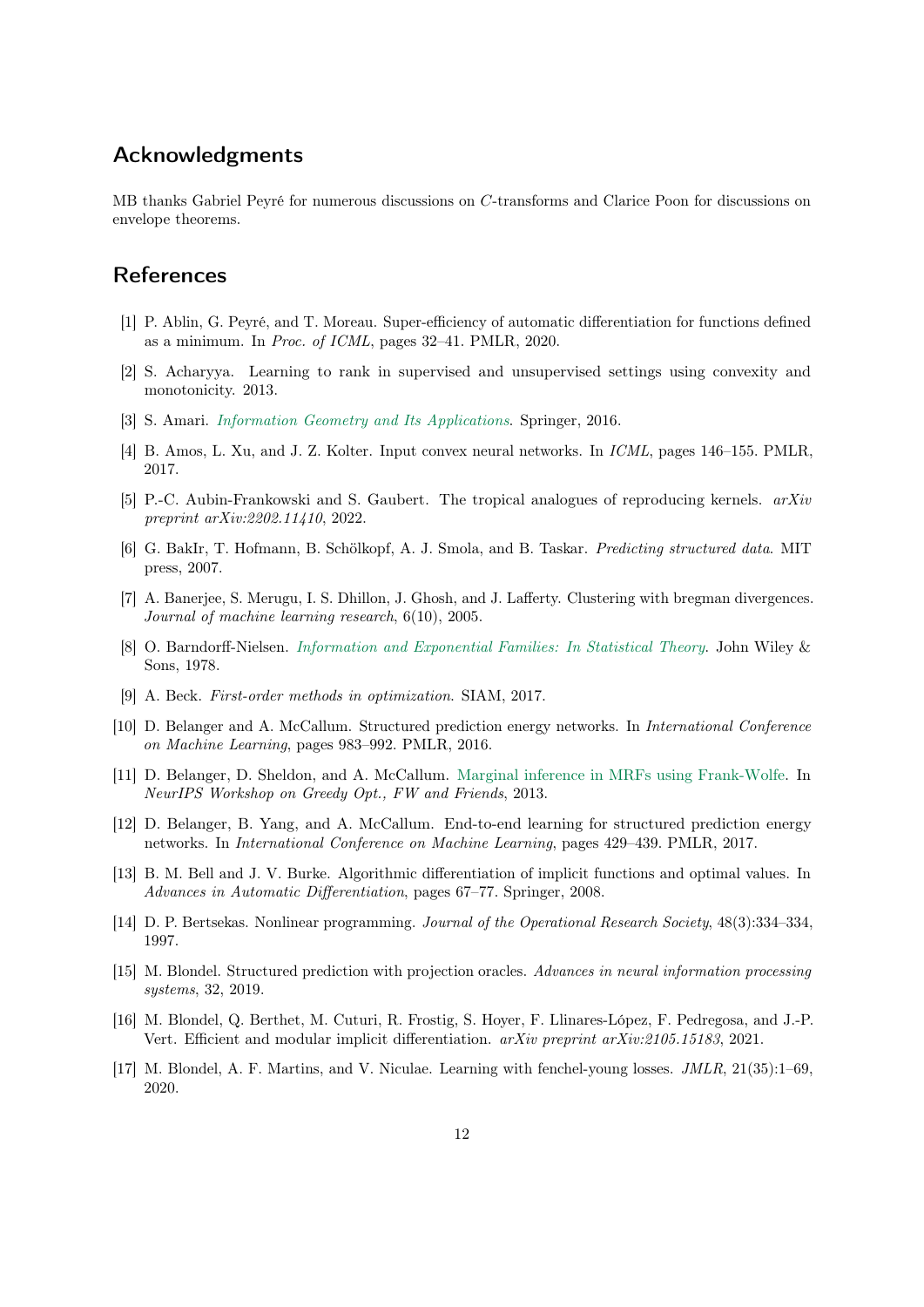- <span id="page-12-0"></span>[18] J. F. Bonnans and A. Shapiro. *Perturbation analysis of optimization problems*. Springer Science & Business Media, 2013.
- [19] J. Borwein and A. Lewis. Convex Analysis. 2006.
- [20] S. Boyd, S. P. Boyd, and L. Vandenberghe. Convex optimization. Cambridge university press, 2004.
- [21] J. Bradbury, R. Frostig, P. Hawkins, M. J. Johnson, C. Leary, D. Maclaurin, G. Necula, A. Paszke, J. VanderPlas, S. Wanderman-Milne, and Q. Zhang. JAX: composable transformations of Python+NumPy programs, 2018.
- [22] G. Brockman, V. Cheung, L. Pettersson, J. Schneider, J. Schulman, J. Tang, and W. Zaremba. Openai gym, 2016.
- [23] G. C. Calafiore, S. Gaubert, and C. Possieri. Log-sum-exp neural networks and posynomial models for convex and log-log-convex data. IEEE transactions on neural networks and learning systems, 31(3):827–838, 2019.
- [24] J.-P. Chancelier and M. De Lara. Fenchel-moreau conjugation inequalities with three couplings and application to stochastic bellman equation. arXiv preprint arXiv:1804.03034, 2018.
- [25] C. Ciliberto, L. Rosasco, and A. Rudi. A consistent regularization approach for structured prediction. In Proc. of NeurIPS, pages 4412–4420, 2016.
- [26] M. Collins. [Discriminative training methods for Hidden Markov Models: Theory and experiments](https://dl.acm.org/citation.cfm?id=1118694) [with perceptron algorithms.](https://dl.acm.org/citation.cfm?id=1118694) In Proc. of EMNLP, 2002.
- [27] R. Dadashi, L. Hussenot, M. Geist, and O. Pietquin. Primal wasserstein imitation learning. International Conference on Learning Representations, 2021.
- [28] J. M. Danskin. The theory of max-min and its application to weapons allocation problems. Springer Science & Business Media, 1967.
- [29] J. C. Duchi, K. Khosravi, and F. Ruan. [Multiclass classification, information, divergence, and](http://arxiv.org/abs/1603.00126) [surrogate risk.](http://arxiv.org/abs/1603.00126) The Annals of Statistics, 46(6B):3246–3275, 2018.
- [30] A. Globerson, T. Roughgarden, D. Sontag, and C. Yildirim. How hard is inference for structured prediction? In International Conference on Machine Learning, pages 2181–2190. PMLR, 2015.
- [31] X. Glorot, A. Bordes, and Y. Bengio. Deep sparse rectifier neural networks. In AISTATS, pages 315–323. JMLR Workshop and Conference Proceedings, 2011.
- [32] I. Goodfellow, D. Warde-Farley, M. Mirza, A. Courville, and Y. Bengio. Maxout networks. In ICML, pages 1319–1327. PMLR, 2013.
- [33] W. Grathwohl, J. Kelly, M. Hashemi, M. Norouzi, K. Swersky, and D. Duvenaud. No mcmc for me: Amortized samplers for fast and stable training of energy-based models. 2021.
- [34] A. Griewank and A. Walther. Evaluating derivatives: principles and techniques of algorithmic differentiation. SIAM, 2008.
- [35] J.-B. Hiriart-Urruty and C. Lemaréchal. Convex analysis and minimization algorithms II, volume 305. Springer science & business media, 1993.
- [36] J. Ho and S. Ermon. Generative adversarial imitation learning. In Advances in Neural Information Processing Systems, 2016.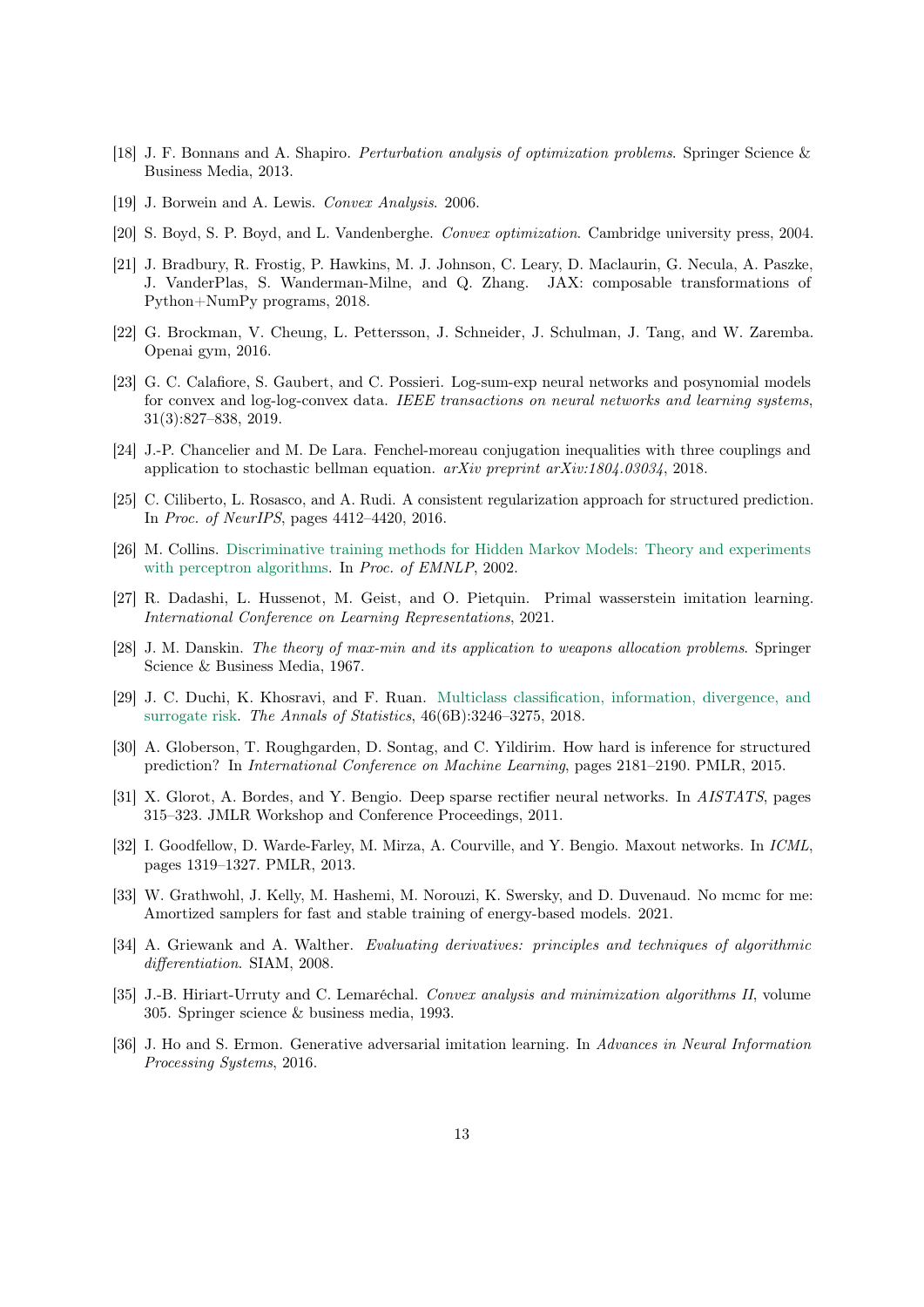- <span id="page-13-0"></span>[37] S. Kakade, S. Shalev-Shwartz, A. Tewari, et al. On the duality of strong convexity and strong smoothness: Learning applications and matrix regularization. Tech report, 2(1):35, 2009.
- [38] I. Kostrikov, K. K. Agrawal, D. Dwibedi, S. Levine, and J. Tompson. Discriminator-actor-critic: Addressing sample inefficiency and reward bias in adversarial imitation learning. International Conference on Learning Representations, 2019.
- [39] S. G. Krantz and H. R. Parks. The implicit function theorem: history, theory, and applications. Springer Science & Business Media, 2012.
- [40] R. G. Krishnan, S. Lacoste-Julien, and D. Sontag. [Barrier Frank-Wolfe for marginal inference.](https://arxiv.org/abs/1511.02124) In Proc. of NeurIPS, 2015.
- [41] J. D. Lafferty, A. McCallum, and F. C. Pereira. [Conditional Random Fields: Probabilistic models](http://dl.acm.org/citation.cfm?id=645530.655813) [for segmenting and labeling sequence data.](http://dl.acm.org/citation.cfm?id=645530.655813) In Proc. of ICML, 2001.
- [42] Y. LeCun, S. Chopra, R. Hadsell, M. Ranzato, and F. Huang. A tutorial on energy-based learning. Predicting structured data, 1(0), 2006.
- [43] Y. LeCun and F. J. Huang. Loss functions for discriminative training of energy-based models. In International Workshop on Artificial Intelligence and Statistics, pages 206–213. PMLR, 2005.
- [44] T. Lin, C. Jin, and M. Jordan. On gradient descent ascent for nonconvex-concave minimax problems. In International Conference on Machine Learning, pages 6083–6093. PMLR, 2020.
- [45] A. F. Martins and R. F. Astudillo. [From softmax to sparsemax: A sparse model of attention and](https://arxiv.org/abs/1602.02068) [multi-label classification.](https://arxiv.org/abs/1602.02068) In Proc. of ICML, 2016.
- [46] P. McCullagh and J. A. Nelder. [Generalized Linear Models](https://www.crcpress.com/Generalized-Linear-Models/McCullagh-Nelder/p/book/9780412317606), volume 37. CRC press, 1989.
- [47] J.-J. Moreau. Fonctionnelles convexes. Séminaire Jean Leray, (2):1–108, 1966.
- [48] C. Nash and C. Durkan. Autoregressive energy machines. In International Conference on Machine Learning, pages 1735–1744. PMLR, 2019.
- [49] J. A. Nelder and R. J. Baker. [Generalized Linear Models](https://onlinelibrary.wiley.com/doi/full/10.1002/0471667196.ess0866.pub2). Wiley Online Library, 1972.
- [50] Y. Nesterov. Introductory lectures on convex optimization: A basic course, volume 87. Springer Science & Business Media, 2003.
- [51] A. Y. Ng, S. J. Russell, et al. Algorithms for inverse reinforcement learning. In International Conference on Machine Learning, 2000.
- [52] V. Niculae, A. F. Martins, M. Blondel, and C. Cardie. [SparseMAP: Differentiable sparse structured](https://arxiv.org/abs/1802.04223) [inference.](https://arxiv.org/abs/1802.04223) In Proc. of ICML, 2018.
- [53] A. Nowak-Vila, F. Bach, and A. Rudi. A general theory for structured prediction with smooth convex surrogates. arXiv preprint arXiv:1902.01958, 2019.
- [54] F. Orabona. A modern introduction to online learning. arXiv preprint arXiv:1912.13213, 2019.
- [55] M. Orsini, A. Raichuk, L. Hussenot, D. Vincent, R. Dadashi, S. Girgin, M. Geist, O. Bachem, O. Pietquin, and M. Andrychowicz. What matters for adversarial imitation learning? Advances in Neural Information Processing Systems, 2021.
- [56] A. Osokin, F. Bach, and S. Lacoste-Julien. On structured prediction theory with calibrated convex surrogate losses. In Proc. of NIPS, pages 302–313, 2017.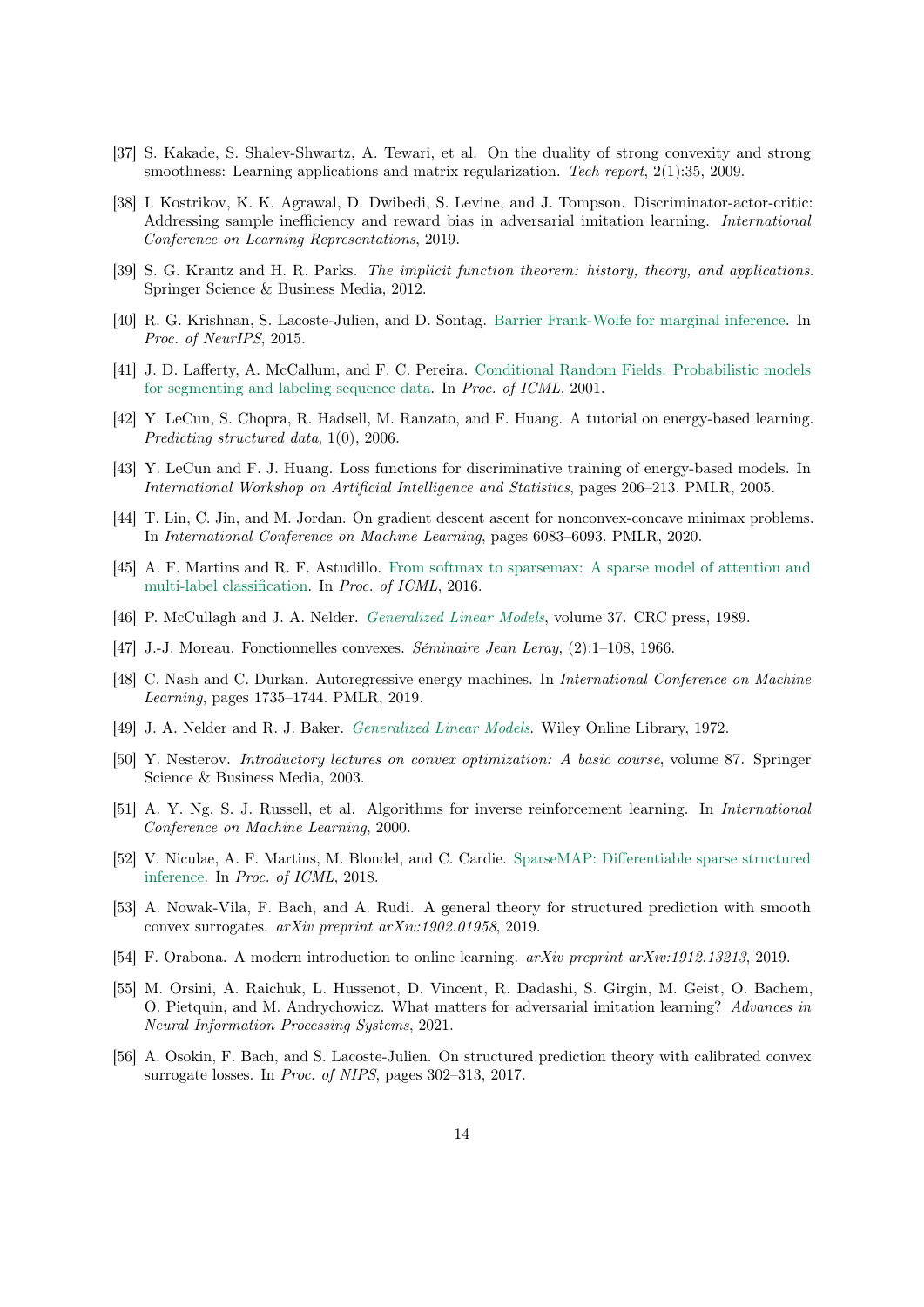- <span id="page-14-0"></span>[57] G. Peyré, M. Cuturi, et al. Computational optimal transport: With applications to data science. Foundations and Trends $\widehat{\mathfrak{m}}$  in Machine Learning, 11(5-6):355–607, 2019.
- [58] D. A. Pomerleau. Efficient training of artificial neural networks for autonomous navigation. Neural computation, 1991.
- [59] R. T. Rockafellar and R. J.-B. Wets. Variational analysis, volume 317. Springer Science & Business Media, 2009.
- [60] A. M. Rubinov. Abstract convexity and global optimization. Springer Science & Business Media, 2000.
- [61] S. Russell. Learning agents for uncertain environments. In Conference on Computational learning theory, 1998.
- [62] F. Santambrogio. Optimal transport for applied mathematicians. Birkäuser, NY, 55(58-63):94, 2015.
- [63] I. Singer. Abstract convex analysis, volume 25. John Wiley & Sons, 1997.
- [64] Y. Song and D. P. Kingma. How to train your energy-based models. arXiv preprint arXiv:2101.03288, 2021.
- [65] I. Steinwart. How to compare different loss functions and their risks. Constructive Approximation, 26(2):225–287, 2007.
- [66] C. Sutton, A. McCallum, et al. An introduction to conditional random fields. Foundations and Trends in Machine Learning, 4(4):267–373, 2012.
- [67] R. S. Sutton and A. G. Barto. Reinforcement learning: An introduction. 2018.
- [68] M. J. Wainwright, M. I. Jordan, et al. Graphical models, exponential families, and variational inference. Foundations and Trends $\mathcal{R}$  in Machine Learning, 1(1–2):1–305, 2008.
- [69] A. L. Yuille and A. Rangarajan. The concave-convex procedure. Neural computation, 15(4):915–936, 2003.
- [70] X. Zhou. On the fenchel duality between strong convexity and lipschitz continuous gradient.  $arXiv$ preprint arXiv:1803.06573, 2018.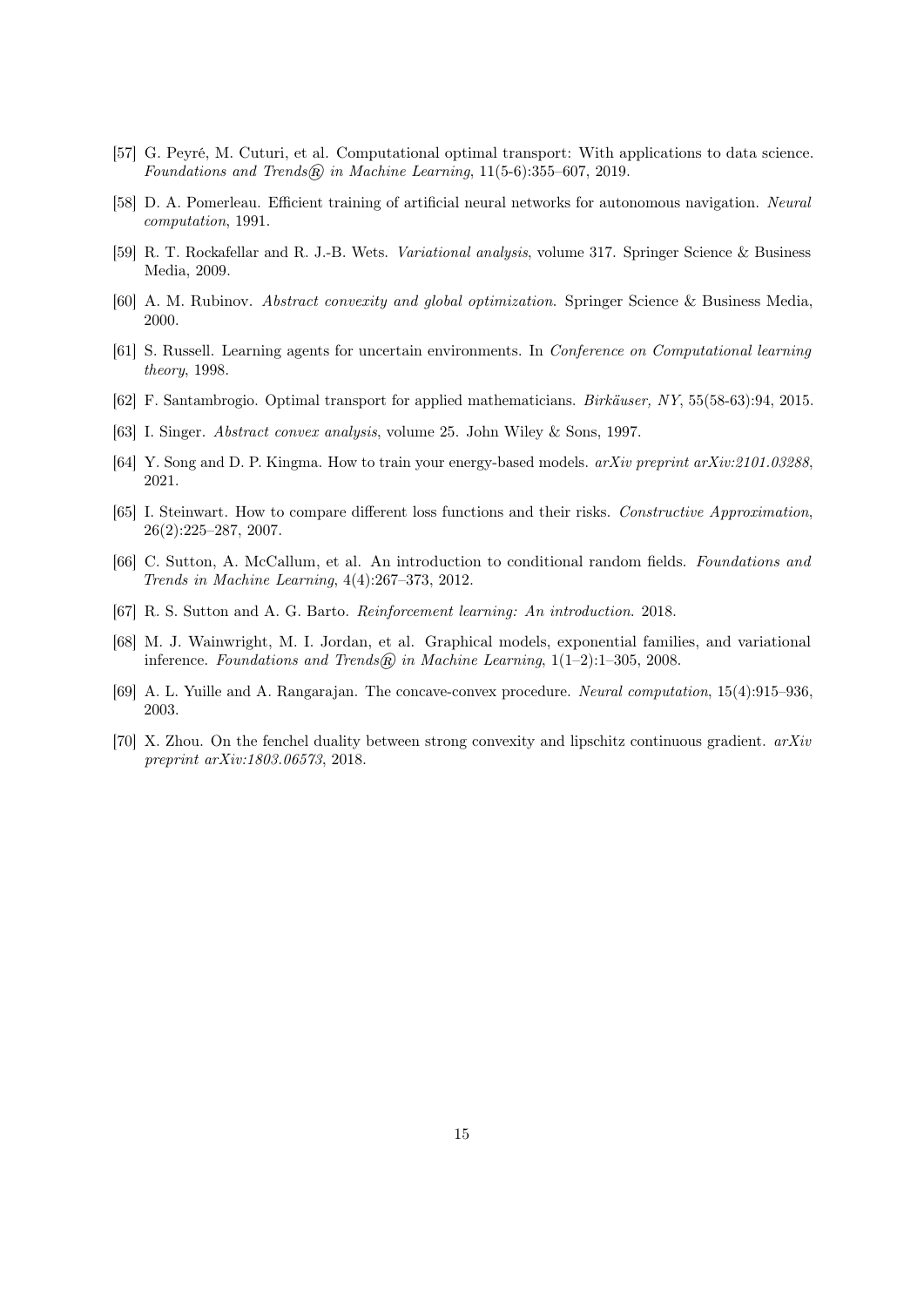### <span id="page-15-0"></span>A Generalized Bregman divergences

The expression  $\Omega^*(v) + \Omega(p) - \langle v, p \rangle$  at the heart of Fenchel-Young losses is closely related to Bregman divergences; see [\[3,](#page-11-0) Theorem 1.1] and [\[17\]](#page-11-0). In this section, we develop a similar relationship between generalized Fenchel-Young losses and a new generalized notion of Bregman divergence.

Biconjugates. We begin by recalling well-known results on biconjugates [\[20\]](#page-12-0). Applying the conjugate [\(1\)](#page-1-0) twice, we obtain the biconjugate  $\Omega^{**}(p)$ . It is well-known that a function  $\Omega$  is convex and closed (i.e., lower-semicontinuous) if and only if  $\Omega = \Omega^{**}$ . This therefore provides a variational characterization of lower-semicontinuous convex functions. This characterization naturally motivates the class of Φ-convex functions ([§4\)](#page-4-0). If  $\Omega$  is nonconvex,  $\Omega^{**}$  is  $\Omega$ 's tightest convex lower bound.

**Generalized biconjugates.** The generalized conjugate in  $(5)$  uses maximization w.r.t. the second argument  $p \in \mathcal{C}$ . To obtain a generalized conjugate whose maximization is w.r.t. the first argument  $v \in \mathcal{V}$ instead, we define  $\Psi(p, v) := \Phi(v, p)$ . Note that if  $\Phi$  is symmetric, the distinction between  $\Phi$  and  $\Psi$  is not necessary. Similarly to [\(5\)](#page-4-0), we can then define the  $\Psi$ -conjugate of  $\Lambda: \mathcal{V} \to \mathbb{R}$  as

$$
\Lambda^{\Psi}(p) = \max_{v \in \mathcal{V}} \Psi(p, v) - \Lambda(v) = \max_{v \in \mathcal{V}} \Phi(v, p) - \Lambda(v), \tag{16}
$$

i.e., the maximization is over the left argument of  $\Phi$ . We define the corresponding argmax as

$$
v_{\Lambda}^{\Psi}(p) \coloneqq \underset{v \in \mathcal{V}}{\operatorname{argmax}} \ \Psi(p, v) - \Lambda(v) = \underset{v \in \mathcal{V}}{\operatorname{argmax}} \ \Phi(v, p) - \Lambda(v). \tag{17}
$$

In particular, with  $\Lambda \coloneqq \Omega^{\Phi}$ , we can define the generalized biconjugate  $\Lambda^{\Psi} = \Omega^{\Phi\Psi} \colon \mathcal{C} \to \mathbb{R}$ . Generalized biconjugates enjoy similar properties as regular biconjugates, as we now show.

**Proposition 5** (Properties of generalized biconjugates). Let  $\Omega: \mathcal{C} \to \mathbb{R}$ ,  $\Phi: \mathcal{V} \times \mathcal{C} \to \mathbb{R}$  and  $\Psi(p, v) \coloneqq \Phi(v, p).$ 

- 1. Lower-bound:  $\Omega^{\Phi\Psi}(p) \leq \Omega(p)$  for all  $p \in \mathcal{C}$ .
- 2. **Equality:**  $\Omega^{\Phi\Psi}(p) = \Omega(p)$  if and only if  $\Omega$  is  $\Psi$ -convex.
- 3. Tightest lower-bound:  $\Omega^{\Phi\Psi}(p)$  is the tightest  $\Psi$ -convex lower-bound of  $\Omega(p)$ .

Proofs are given in Appendix [B.5.](#page-21-0) Similar results hold for  $\Lambda^{\Psi\Phi}$ , where  $\Lambda: \mathcal{V} \to \mathbb{R}$ .

**Definition.** We can now define the **generalized Bregman divergence**  $D_{\Omega}^{\Phi}$ :  $\mathcal{C} \times \mathcal{C} \to \mathbb{R}_+$  as

$$
D_{\Omega}^{\Phi}(p, p') \coloneqq \Omega(p) - \Phi(v_{\Omega^{\Phi}}^{\Psi}(p'), p) - \Omega(p') + \Phi(v_{\Omega^{\Phi}}^{\Psi}(p'), p'), \tag{18}
$$

where we recall that  $\Psi(p, v) := \Phi(v, p)$  and using (17) we have

$$
v_{\Omega^{\Phi}}^{\Psi}(p) = \underset{v \in \mathcal{V}}{\operatorname{argmax}} \ \Psi(p, v) - \Omega^{\Phi}(v) = \underset{v \in \mathcal{V}}{\operatorname{argmax}} \ \Phi(v, p) - \Omega^{\Phi}(v). \tag{19}
$$

We have therefore obtained a notion of Bregman divergence parametrized by a coupling  $\Phi(v, p)$ , such as a neural network.

As shown in the proposition below, generalized Bregman divergences enjoy similar properties as regular Bregman divergences. Proofs are given in Appendix [B.6.](#page-22-0)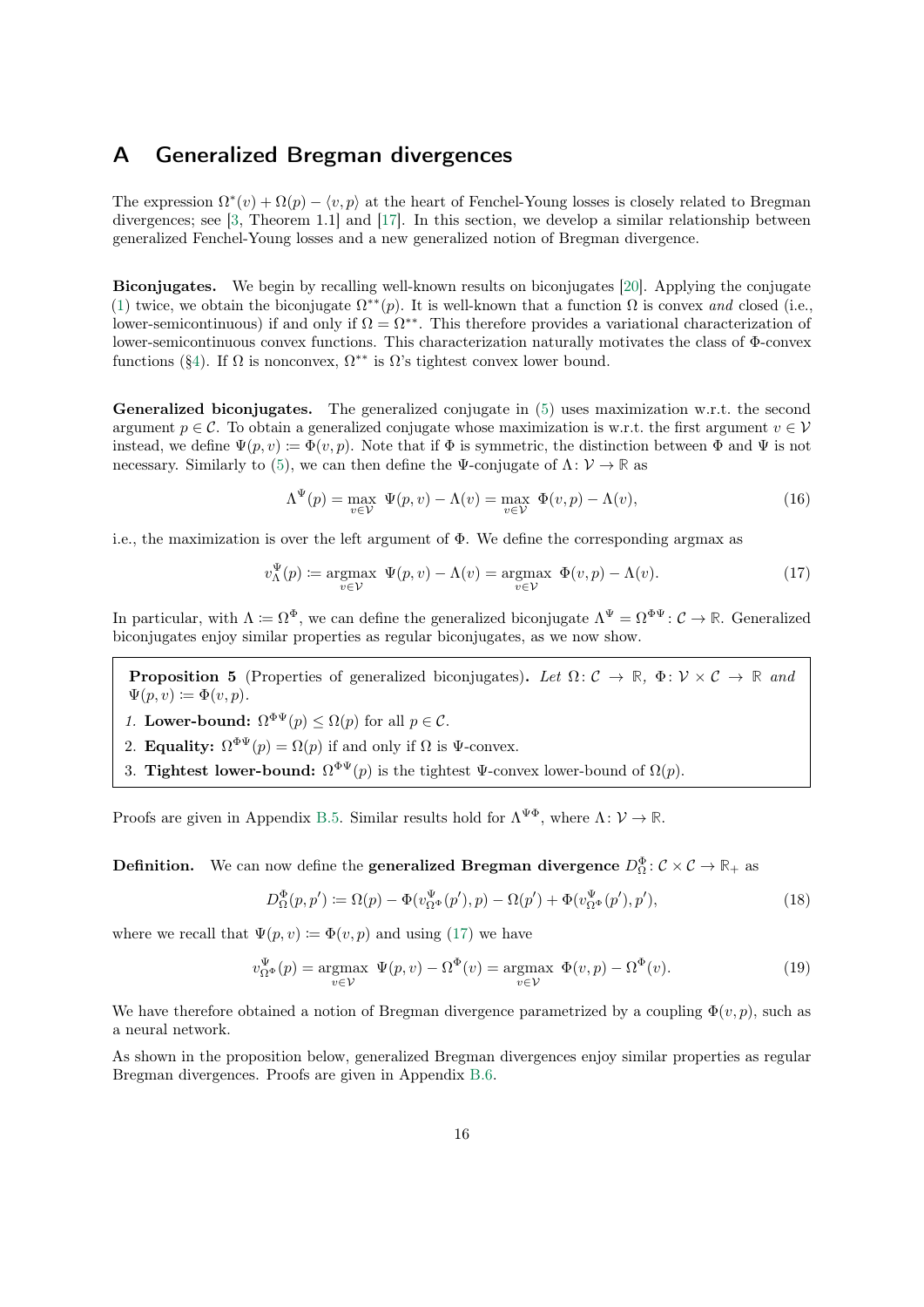<span id="page-16-0"></span>**Proposition 6** (Properties of generalized Bregman divergences). Let  $\Omega$  be a  $\Psi$ -convex function, where  $\Psi(p, v) \coloneqq \Phi(v, p)$ .

- 1. Link with generalized FY loss: Denoting  $v := v_{\Omega^{\Phi}}^{\Psi}(p')$ , we have  $D_{\Omega}^{\Phi}(p, p') = L_{\Omega}^{\Phi}(v, p)$ .
- 2. **Non-negativity:**  $D_{\Omega}^{\Phi}(p, p') \ge 0$ , for all  $p, p' \in \mathcal{C}$ .
- 3. Identity of indiscernibles:  $D_{\Omega}^{\Phi}(p, p') = 0 \Leftrightarrow p = p'$  if  $p \mapsto \Phi(v, p) \Omega(p)$  is strictly concave for all  $v \in \mathcal{V}$ .
- 4. **Convexity:** if  $p \mapsto \Phi(v, p) \Omega(p)$  is concave for all  $v \in V$ , then  $D_{\Omega}^{\Phi}(p, p')$  is convex in p.
- 5. Recovering Bregman divergences: If  $\Phi(v, p)$  is the bilinear coupling  $\langle v, p \rangle$ , then we recover the usual Bregman divergence  $D_{\Omega} : \mathcal{C} \times \mathcal{C} \to \mathbb{R}_+$

$$
D_{\Omega}^{\Phi}(p, p') = D_{\Omega}(p, p') := \Omega(p) - \Omega(p') - \langle \nabla \Omega(p'), p - p' \rangle.
$$
 (20)

Some remarks:

- The generalized Bregman divergence is between objects p and  $p'$  of the same space C, while the generalized Fenchel-Young loss is between objects v and p of mixed spaces  $\mathcal V$  and  $\mathcal C$ .
- If  $\Phi(v,p) \Omega(p)$  is concave in p, then  $D_{\Omega}^{\Phi}(p,p')$  is convex in p, as is the case of the usual Bregman divergence  $D_{\Omega}(p, p')$ . However, [\(19\)](#page-15-0) is not easy to solve globally in general, as it is the maximum of a difference of convex functions in  $v$ . This can be done approximately by using the convex-concave procedure [\[69\]](#page-14-0), linearizing the left part. We have the opposite situation with the generalized Fenchel-Young loss: if  $\Phi(v,p) - \Omega(p)$  is convex-concave,  $L^{\Phi}_{\Omega}(v,y)$  is easy to compute but it is a difference of convex functions in v.
- Similarly, we may also define  $D_{\Omega^{\Phi}}^{\Psi}(v, v') = \Omega^{\Phi}(v) \Psi(p_{\Omega}^{\Phi}(v'), v) \Omega^{\Phi}(v') + \Psi(p_{\Omega}^{\Phi}(v'), v')$ , where we recall that  $p_{\Omega}^{\Phi}(v) \coloneqq \operatorname{argmax}_{p \in \mathcal{C}} \Phi(v, p) - \Omega(p)$ . We have thus obtained a divergence between two objects v and v' in the same space  $\mathcal V$ .

### B Proofs

#### B.1 Proofs for Proposition [1](#page-5-0) (properties of generalized conjugates)

- 1. Generalized Fenchel-Young inequality. From [\(5\)](#page-4-0), we immediately obtain  $\Omega^{\Phi}(v) \ge \Phi(v, p) \Omega(p)$ for all  $v\in\mathcal{V}$  and all  $p\in\mathcal{C}.$
- 2. Convexity. If  $\Phi(v, p)$  is convex in v, then  $\Omega^{\Phi}(v)$  is the maximum of a family of convex functions indexed by p. Therefore,  $\Omega^{\Phi}(v)$  is convex. Note that this is the case even if  $\Omega(p)$  is nonconvex.
- 3. Order reversing. Since  $\Omega \leq \Lambda$ , we have

$$
\Omega^{\Phi}(v) = \max_{p \in \mathcal{C}} \Phi(v, p) - \Omega(p) \ge \max_{p \in \mathcal{C}} \Phi(v, p) - \Lambda(p) = \Lambda^{\Phi}(v).
$$

- 4. Continuity. See [\[62,](#page-14-0) Box 1.8].
- 5. **Gradient.** We have  $\Omega^{\Phi}(v) = \max_{p \in \mathcal{C}} F(v, p)$ , where  $F(v, p) := \Phi(v, p) \Omega(p)$ .

If  $F(v, p)$  is convex in v (but not necessarily differentiable in v), this is Danskin's theorem [\[28\]](#page-12-0), see also [\[14,](#page-11-0) Proposition B.25].

Without convexity assumption in v, if  $F(v, p)$  is continuously differentiable in v for all  $p \in \mathcal{C}$ , F and  $\nabla_1 F$  are continuous on  $V \times C$ ,  $p_{\Omega}^{\Phi}(v) = \argmax_{p \in C} F(v, p)$  is single-valued, C is compact and V is an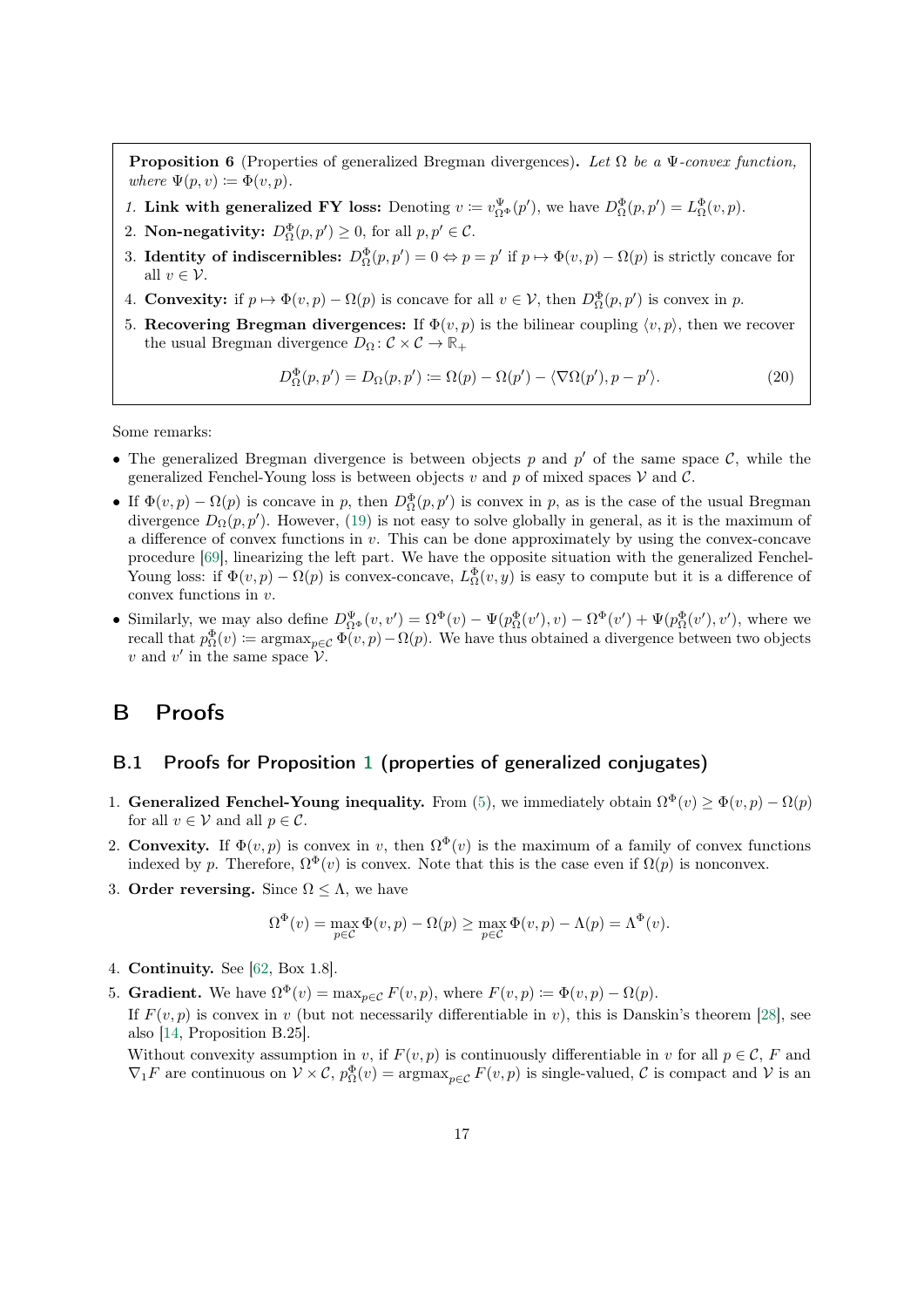<span id="page-17-0"></span>open set, then this follows from [\[59,](#page-14-0) Theorem 10.31]. See also [\[59,](#page-14-0) Theorem 10.58] for a minimum counterpart.

6. **Smoothness.** We follow the proof technique of [\[44,](#page-13-0) Lemma 4.3], which states that  $v \mapsto \max_{p \in \mathcal{C}} E(v, p)$ is  $(\beta + \beta^2/\gamma)$ -smooth if E is  $\beta$ -smooth in  $(v, p)$  and  $\gamma$ -strongly concave in p over C. We show here that if  $E(v, p)$  decomposes as  $E(v, p) = \Phi(v, p) - \Omega(p)$ , where  $\Omega$  is  $\gamma$ -strongly convex over C but possibly nonsmooth (as is the case for instance of Shannon's negentropy), and  $\Phi(v, p)$  is  $\beta$ -smooth in  $(v, p)$ and concave in p, then we still have that  $\Omega^{\Phi}(v) = \max_{p \in C} \Phi(v, p) - \Omega(p)$  is  $(\beta + \beta^2/\gamma)$ -smooth. For brevity, let us define the shorthand  $p_{\Omega}^{\Phi}(v) \coloneqq p^*(v)$ . From [\[44,](#page-13-0) Section A.3], we have

$$
\gamma ||p^{\star}(v_2) - p^{\star}(v_1)||^2 \leq \langle p^{\star}(v_2) - p^{\star}(v_1), \nabla_2 E(v_2, p^{\star}(v_2)) - \nabla_2 E(v_1, p^{\star}(v_2)) \rangle
$$

for all  $v_1, v_2 \in \mathcal{V}$ . With  $E(v, p) = \Phi(v, p) - \Omega(p)$ , we obtain

$$
\gamma \|p^{\star}(v_2) - p^{\star}(v_1)\|^2 \leq \langle p^{\star}(v_2) - p^{\star}(v_1), \nabla_2 \Phi(v_2, p^{\star}(v_2)) - \nabla_2 \Phi(v_1, p^{\star}(v_2)) \rangle.
$$

Since  $\Phi$  is  $\beta$ -smooth, we have for all  $p \in \mathcal{C}$ 

$$
\|\nabla_2 \Phi(v_2, p) - \nabla_2 \Phi(v_1, p)\|_{*} \leq \beta \|(v_2, p) - (v_1, p)\| = \beta \|v_2 - v_1\|.
$$

Combined with the Holder inequality  $\langle a, b \rangle \le ||a||_*||b||$ , this gives

$$
\gamma \| p^{\star}(v_2) - p^{\star}(v_1) \|^2 \leq \beta \| p^{\star}(v_2) - p^{\star}(v_1) \| \| v_2 - v_1 \|.
$$

Simplifying, we get

$$
||p^*(v_2) - p^*(v_1)|| \le \frac{\beta}{\gamma} ||v_2 - v_1||. \tag{21}
$$

Therefore,  $p_{\Omega}^{\Phi}(v) = p^{\star}(v)$  is  $\beta/\gamma$ -Lipschitz.

From Rockafellar's envelope theorem [\[59,](#page-14-0) Theorem 10.31],  $\nabla \Omega^{\Phi}(v) = \nabla_1 \Phi(v, p^*(v))$ . Since  $\Phi$  is  $\beta$ -smooth, we therefore have

$$
\|\nabla\Omega^{\Phi}(v_2) - \nabla\Omega^{\Phi}(v_1)\|_{*} = \|\nabla_1\Phi(v_2, p^{\star}(v_2)) - \nabla_1\Phi(v_1, p^{\star}(v_1))\|_{*} \n\leq \beta \|(v_2 - p^{\star}(v_2)) - (v_1, p^{\star}(v_1))\| \n\leq \beta (\|v_2 - v_1\| + \|p^{\star}(v_2) - p^{\star}(v_1)\|) \n\leq \left(\beta + \frac{\beta^2}{\gamma}\right) \|v_2 - v_1\| \n\leq 2\frac{\beta^2}{\gamma} \|v_2 - v_1\|,
$$

where we used (21) and  $\frac{\beta}{\gamma} \geq 1$ .

#### B.2 Proofs for Proposition [2](#page-5-0) (closed forms)

1. Bilinear coupling. This follows from

$$
\Omega^{\Phi}(v) = \max_{p \in \mathcal{C}} \langle v, Up \rangle - \Omega(p) = \max_{p \in \mathcal{C}} \langle U^{\top}v, p \rangle - \Omega(p) = \Omega^*(U^{\top}v)
$$

and similarly for  $p_{\Omega}(v)$ .

2. Linear-quadratic coupling. Let us define the function

$$
F(p) = \frac{\gamma}{2} ||p||_2^2 - \frac{1}{2} \langle p, Ap \rangle - \langle p, b \rangle = \frac{1}{2} \langle p, (\gamma I - A)p \rangle - \langle p, b \rangle.
$$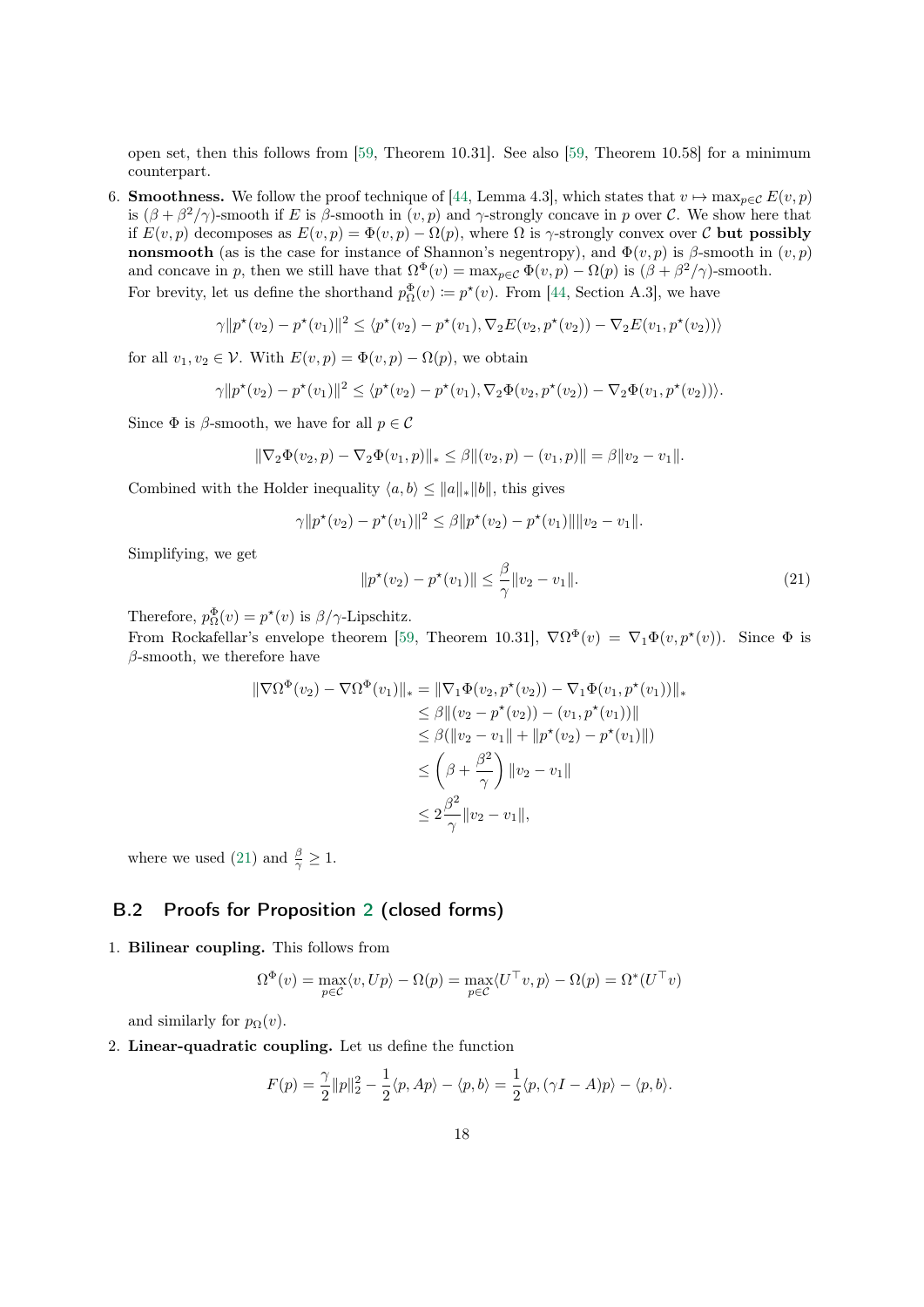<span id="page-18-0"></span>Its gradient is  $\nabla F(p) = (\gamma I - A)p - b$ . Setting  $\nabla F(p^*) = 0$ , we obtain

$$
(\gamma I - A)p^* = b \Leftrightarrow p^* = (\gamma I - A)^{-1}b,
$$

where we assumed that  $(\gamma I - A)$  is positive definite. We therefore get

$$
F(p^*) = \frac{1}{2} \langle p^*, b \rangle - \langle p^*, b \rangle = -\frac{1}{2} \langle p^*, b \rangle = -\frac{1}{2} \langle b, (\gamma I - A)^{-1} b \rangle.
$$

3. Metric coupling. From [\(8\)](#page-5-0), it is easy to check that  $\Omega = -\Lambda \Leftrightarrow \Omega^{\Phi} = -\Lambda_C$  with  $C = -\Phi$ . From [\[57,](#page-14-0) Proposition 6.1], we have  $\Lambda_C = -\Lambda$ . Therefore,  $\Omega^{\Phi} = -\Omega$ .

#### B.3 Proofs for Proposition [3](#page-6-0) (Properties of generalized Fenchel-Young losses)

- 1. Non-negativity. This follows immediately from the generalized Fenchel-Young inequality.
- 2. Zero loss. If  $p_{\Omega}^{\Phi}(v) = y$ , then using  $L_{\Omega}^{\Phi}(v, y) = F(v, y) F(v, p_{\Omega}^{\Phi}(v))$ , where  $F(v, p) = \Omega(p) \Phi(v, p)$ , we obtain  $L_{\Omega}^{\Phi}(v, y) = 0$ . Let's now prove the reverse direction. Since the maximum in [\(5\)](#page-4-0) exists, we have  $F(v, p_{\Omega}^{\Phi}(v)) \leq F(v, y)$ . If  $L_{\Omega}^{\Phi}(v, y) = 0$ , we have  $F(v, p_{\Omega}^{\Phi}(v)) = F(v, y)$ . Since the maximum is unique by assumption, this proves that  $y = p_{\Omega}^{\Phi}(v)$ .
- 3. Difference of convex (DC). If  $\Phi(v, p)$  is convex in p,  $\Omega^{\Phi}(v)$  is convex (Proposition [1\)](#page-5-0). Therefore,  $v \mapsto \Omega^{\Phi}(v) - \Phi(v, p)$  for all  $p \in \mathcal{C}$ .
- 4. **Smaller output set, smaller loss.** Let  $\Omega: \mathcal{C} \to \mathbb{R}$  and let  $\Omega'$  be the restriction of  $\Omega$  to  $\mathcal{C}' \subseteq \mathcal{C}$ , i.e.,  $\Omega'(p) \coloneqq \Omega + I_{\mathcal{C}'}$ , where  $I_{\mathcal{C}'}$  is the indicator function of  $\mathcal{C}'$ . From [\(5\)](#page-4-0), we have  $(\Omega')^{\Phi}(v) \leq \Omega^{\Phi}(v)$  for all  $v \in V$ . From [\(9\)](#page-6-0), we therefore have  $L_{\Omega'}^{\Phi}(v, p) \leq L_{\Omega}^{\Phi}(v, p)$  for all  $v \in V$  and all  $p \in \mathcal{C}'$ .
- 5. Quadratic lower-bound. If a function F is  $\gamma$ -strongly convex over C w.r.t. a norm  $\|\cdot\|$ , then

$$
\frac{\gamma}{2}||p - p'||^2 \le F(p) - F(p') - \langle \nabla F(p'), p - p' \rangle \tag{22}
$$

for all  $p, p' \in C$ . If C is a closed convex set, we also have that  $p^* = \operatorname{argmin}_{p \in C} F(p)$  satisfies the optimality condition

$$
\langle \nabla F(p^{\star}), p - p^{\star} \rangle \ge 0 \tag{23}
$$

for all  $p \in \mathcal{C}$  [\[50,](#page-13-0) Eq. (2.2.13)]. Combining (22) with  $p' = p^*$  and (23), we obtain

$$
\frac{\gamma}{2}||p - p^{\star}||^2 \le F(p) - F(p^{\star}).
$$

Applying the above with  $F(p) = \Omega(p) - \Phi(v, p)$  and using  $p^* = p_{\Omega}^{\Phi}(v)$ , we obtain

$$
\frac{\gamma}{2}\|y-p_{\Omega}^{\Phi}(v)\|^2\leq L_{\Omega}^{\Phi}(v,y).
$$

6. Upper-bounds. If F is  $\alpha$ -Lipschitz over C with respect to a norm  $\|\cdot\|$ , then for all  $p, p' \in \mathcal{C}$ 

$$
|F(p) - F(p')| \le \alpha ||p - p'||.
$$

Applying the above with  $F(p) = \Omega(p) - \Phi(v, p)$  and  $p' = p_{\Omega}^{\Phi}(v)$ , we obtain

$$
L_{\Omega}^{\Phi}(v,p) \le \alpha ||p - p_{\Omega}^{\Phi}(v)||.
$$

If  $\Phi(v, p)$  is concave in p, then its linear approximation always lies above:

$$
\Phi(v, p') \le \Phi(v, p) + \langle \nabla_2 \Phi(v, p), p' - p \rangle,
$$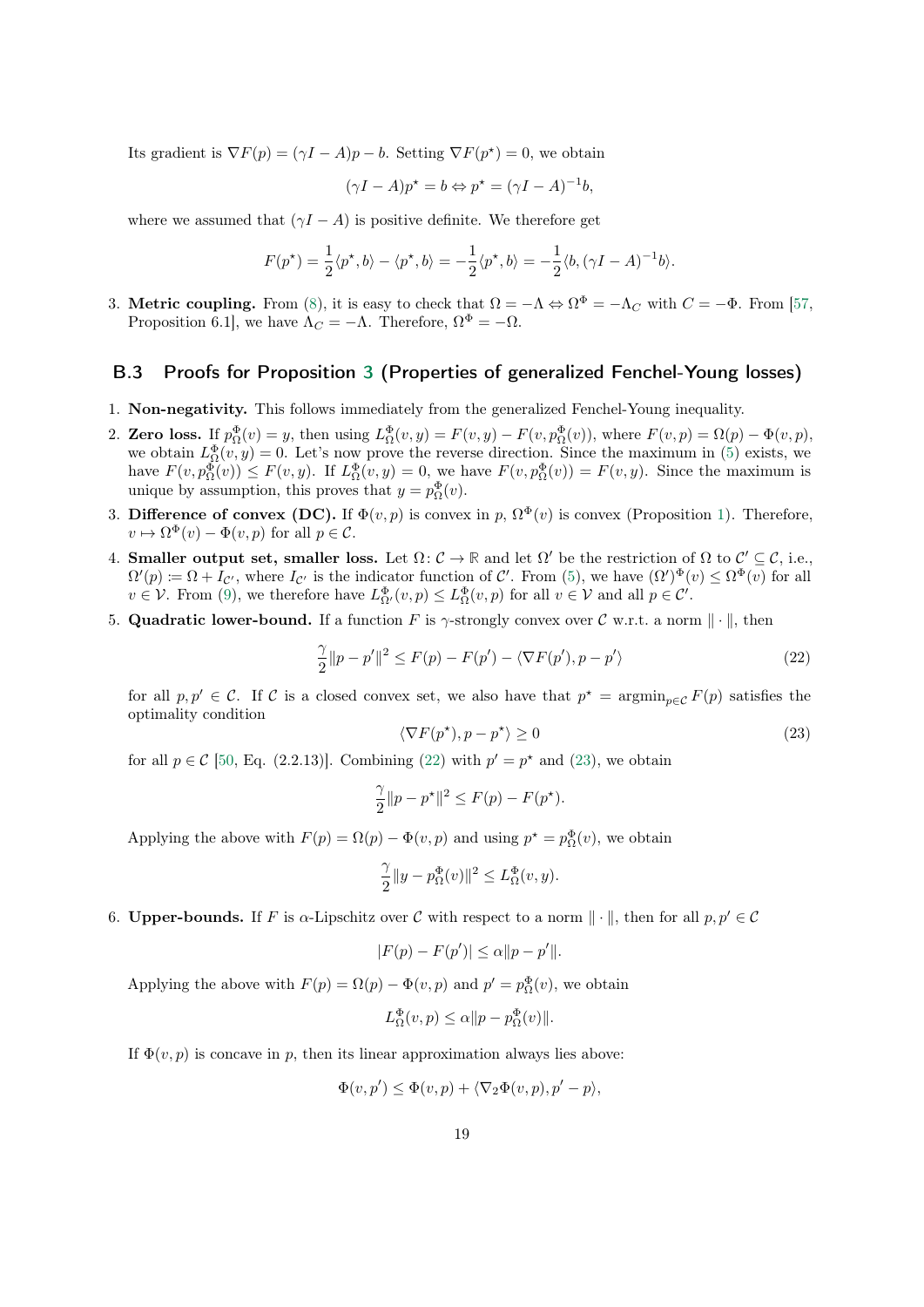<span id="page-19-0"></span>for all  $p, p' \in \mathcal{C}$ . We then have

$$
L^{\Phi}_{\Omega}(v, p) = \Omega^{\Phi}(v) + \Omega(p) - \Phi(v, p)
$$
  
= 
$$
\max_{p' \in C} \Phi(v, p') - \Omega(p') + \Omega(p) - \Phi(v, p)
$$
  

$$
\leq \max_{p' \in C} \langle \nabla_2 \Phi(v, p), p' \rangle - \Omega(p') + \Omega(p) - \langle \nabla_2 \Phi(v, p), p \rangle
$$
  
= 
$$
\Omega^*(\nabla_2 \Phi(v, p)) + \Omega(p) - \langle \nabla_2 \Phi(v, p), p \rangle
$$
  
= 
$$
L_{\Omega}(\nabla_2 \Phi(v, p), p).
$$

7. Gradient. This follows directly from the definition [\(9\)](#page-6-0).

### B.4 Proof of Proposition [4](#page-8-0) (calibration)

**Background.** The pointwise target risk of  $\hat{y} \in \mathcal{Y}$  according to  $q \in \triangle^{|\mathcal{Y}|}$  is

$$
\ell(\widehat{y}, q) \coloneqq \mathbb{E}_{Y \sim q} L(\widehat{y}, Y).
$$

We also define the corresponding excess of pointwise risk, the difference between the pointwise risk and the pointwise Bayes risk:

$$
\delta\ell(\widehat{y},q) := \ell(\widehat{y},q) - \min_{y' \in \mathcal{Y}} \ell(y',q).
$$

We can then write the risk of  $f: \mathcal{X} \to \mathcal{Y}$  in terms of the pointwise risk

$$
\mathcal{L}(f) := \mathbb{E}_{(X,Y)\sim\rho} L(f(X), Y)
$$
  
= 
$$
\mathbb{E}_{X\sim\rho_X} \mathbb{E}_{Y\sim\rho(\cdot|X)} L(f(X), Y)
$$
  
= 
$$
\mathbb{E}_{X\sim\rho_X} \ell(f(X), \rho(\cdot|X)).
$$

Let us define the Bayes predictor

$$
f^* := \operatorname*{argmin}_{f: \mathcal{X} \to \mathcal{Y}} \mathcal{L}(f).
$$

The Bayes risk is then

$$
\mathcal{L}(f^*) = \min_{f: \mathcal{X} \to \mathcal{Y}} \mathbb{E}_{X \sim \rho_X} \mathbb{E}_{Y \sim \rho(\cdot|X)} L(f(X), Y)
$$
  
= 
$$
\mathbb{E}_{X \sim \rho_X} \min_{y' \in \mathcal{Y}} \mathbb{E}_{Y \sim \rho(\cdot|X)} L(y', Y)
$$
  
= 
$$
\mathbb{E}_{X \sim \rho_X} \min_{y' \in \mathcal{Y}} \ell(y', \rho(\cdot|X)).
$$

Combining the above, we can write the excess of risk of  $f: \mathcal{X} \to \mathcal{Y}$  as

$$
\mathcal{L}(f) - \mathcal{L}(f^*) = \mathbb{E}_{X \sim \rho_X} \delta \ell(f(X), \rho(\cdot | X)).
$$

Similarly, with the generalized Fenchel-Young loss [\(9\)](#page-6-0), the pointwise surrogate risk of  $v \in V$  according to  $q \in \triangle^{|\mathcal{Y}|}$  is

$$
\ell_{\Omega}^{\Phi}(v,q) \coloneqq \mathbb{E}_{Y \sim q} \ L_{\Omega}^{\Phi}(v,Y)
$$

and the excess of pointwise surrogate risk is

$$
\delta \ell_{\Omega}^{\Phi}(v,q) \coloneqq \ell_{\Omega}^{\Phi}(v,q) - \min_{v' \in \mathcal{V}} \ell_{\Omega}^{\Phi}(v',q).
$$

Let us define the surrogate risk of  $g: \mathcal{X} \to \mathcal{V}$  by

$$
\mathcal{L}_{\Omega}^{\Phi}(g) \coloneqq \mathbb{E}_{(X,Y)\sim\rho} \ L_{\Omega}^{\Phi}(g(X), Y)
$$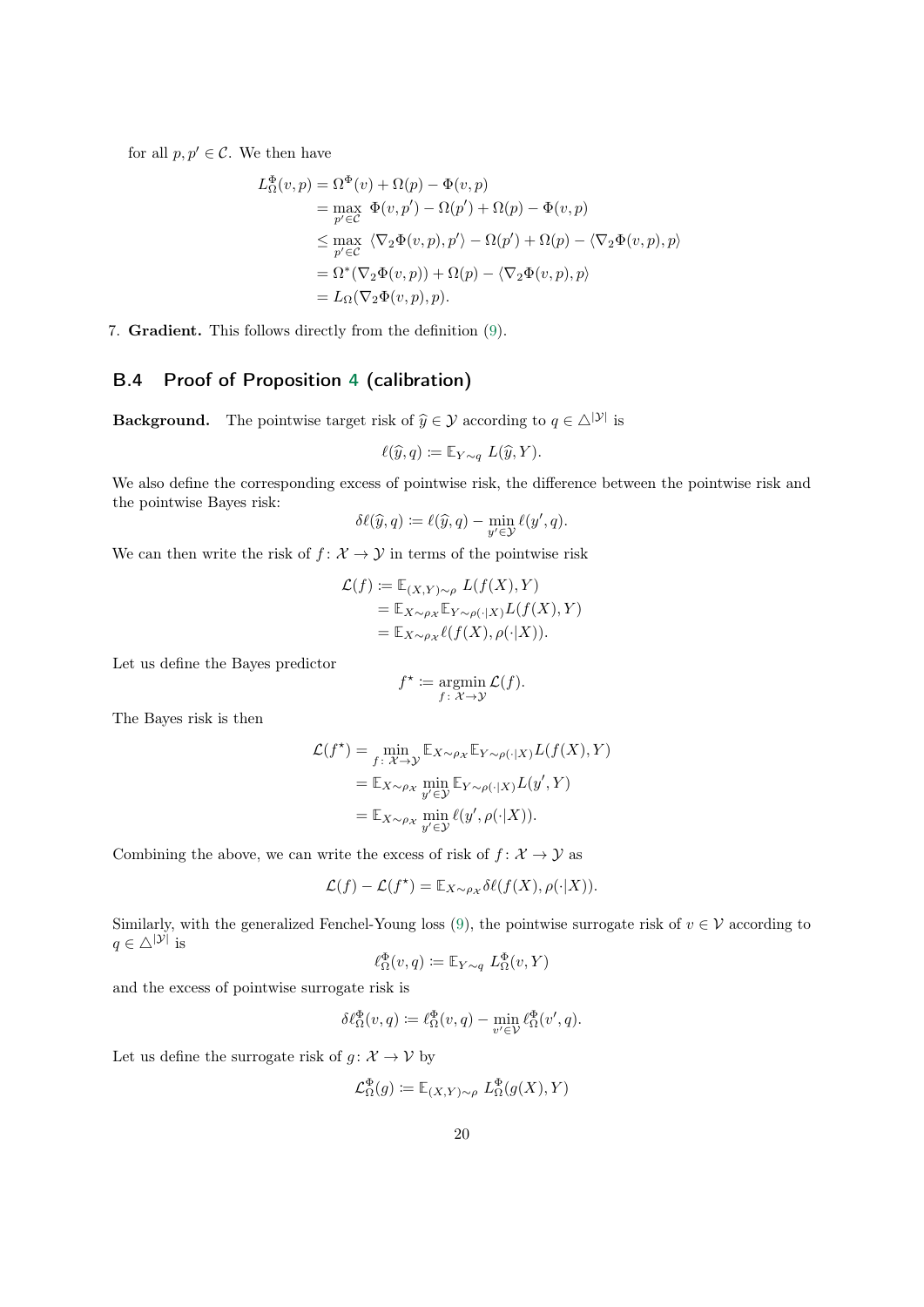<span id="page-20-0"></span>and the corresponding Bayes predictor by

$$
g^* \coloneqq \operatorname*{argmin}_{g \colon \mathcal{X} \to \mathcal{V}} \mathcal{L}^{\Phi}_{\Omega}(g).
$$

We can then write the excess of surrogate risk of  $q: \mathcal{X} \to \mathcal{V}$  as

$$
\mathcal{L}_{\Omega}^{\Phi}(g) - \mathcal{L}_{\Omega}^{\Phi}(g^*) = \mathbb{E}_{X \sim \rho_{\mathcal{X}}} \delta \ell_{\Omega}^{\Phi}(g(X), \rho(\cdot | X)).
$$

A calibration function [\[65\]](#page-14-0)  $\xi \colon \mathbb{R}_+ \to \mathbb{R}_+$  is a function relating the excess of pointwise target risk and pointwise surrogate risk. It should be non-negative, convex and non-decreasing on **R**+, and satisfy  $\xi(0) = 0$ . Formally, given a decoder  $d: \mathcal{V} \to \mathcal{Y}$ ,  $\xi$  should satisfy

$$
\xi(\delta\ell(d(v), q)) \le \delta\ell_{\Omega}^{\Phi}(v, q) \tag{24}
$$

for all  $v \in V$  and  $q \in \triangle^{|\mathcal{Y}|}$ . By Jensen's inequality, this implies that the target and surrogate risks are calibrated for all  $q: \mathcal{X} \to \mathcal{V}$  [\[56,](#page-13-0) [53\]](#page-13-0)

$$
\xi(\mathcal{L}(d\circ g) - \mathcal{L}(f^{\star})) \leq \mathcal{L}^{\Phi}_{\Omega}(g) - \mathcal{L}^{\Phi}_{\Omega}(g^{\star}).
$$

From now on, we can therefore focus on proving (24).

Upper-bound on the pointwise target excess risk. We now make use of the affine decomposition [\(12\)](#page-7-0). Let  $\sigma := \sup_{y \in \mathcal{Y}} ||V^\top \varphi(y)||_*$ , where  $|| \cdot ||_*$  denotes the dual norm of  $|| \cdot ||$ . Let us define

$$
\tilde{y}_L(u) := \operatorname*{argmin}_{\hat{y} \in \mathcal{Y}} \langle \varphi(\hat{y}), Vu + b \rangle
$$

and  $\mu_{\varphi}(q) \coloneqq \mathbb{E}_{Y \sim q}[\varphi(Y)] \in \text{conv}(\varphi(\mathcal{Y})) \subseteq \varphi(\mathbb{R}^k)$ . From [\[15,](#page-11-0) Lemma 2],

$$
\delta \ell(\tilde{y}_L(u), q) \leq 2\sigma \|\mu_{\varphi}(q) - u\| \quad \forall u \in \varphi(\mathbb{R}^k), q \in \triangle^{|\mathcal{Y}|}.
$$

Using  $y_L(p) = \tilde{y}_L(u)$  with  $u = \varphi(p)$ , we thus get

$$
\delta\ell(y_L(p), q) \le 2\sigma \|\mu_{\varphi}(q) - \varphi(p)\| \quad \forall p \in \mathbb{R}^k, q \in \triangle^{|\mathcal{Y}|}.
$$
\n(25)

Bound on the pointwise surrogate excess risk (bilinear case). To highlight the difference with our proof technique, we first prove the result in the bilinear case, assuming  $\Omega$  is  $\gamma$ -strongly convex. We follow the same proof technique as [\[53,](#page-13-0) [15\]](#page-11-0) but unlike these works we do not require any Legendre-type assumption on  $\Omega$ . If  $\Phi(v, p) = \langle v, \varphi(p) \rangle = \langle v, p \rangle$ , we have

$$
\ell_{\Omega}^{\Phi}(v,q) = \mathbb{E}_{Y \sim q} L_{\Omega}(v, Y)
$$
  
=  $\Omega^*(v) + \mathbb{E}_{Y \sim q} \Omega(Y) - \langle v, \mu(q) \rangle$   
=  $\Omega^*(v) + \Omega(\mu(q)) - \langle v, \mu(q) \rangle + \mathbb{E}_{Y \sim q} \Omega(Y) - \Omega(\mu(q))$   
=  $L_{\Omega}(v, \mu(q)) + \mathbb{E}_{Y \sim q} \Omega(Y) - \Omega(\mu(q)),$ 

where, when  $\varphi(y) = y$ , we denote  $\mu(q) \coloneqq \mathbb{E}_{Y \sim q}[Y] \in \text{conv}(\mathcal{Y}) \subseteq \mathbb{R}^k$  for short. The quantity  $\mathbb{E}_{Y \sim q}\Omega(Y)$  –  $\Omega(\mu(q))$  is called Bregman information [\[7\]](#page-11-0) or Jensen gap, and is non-negative if  $\Omega$  is convex. This term cancels out in the excess of pointwise surrogate risk

$$
\delta \ell_{\Omega}(v,q) \coloneqq \ell_{\Omega}(v,q) - \min_{v' \in \mathcal{V}} \ell_{\Omega}(v',q) = L_{\Omega}(v,\mu(q)) - \min_{v' \in \mathcal{V}} L_{\Omega}(v',\mu(q)).
$$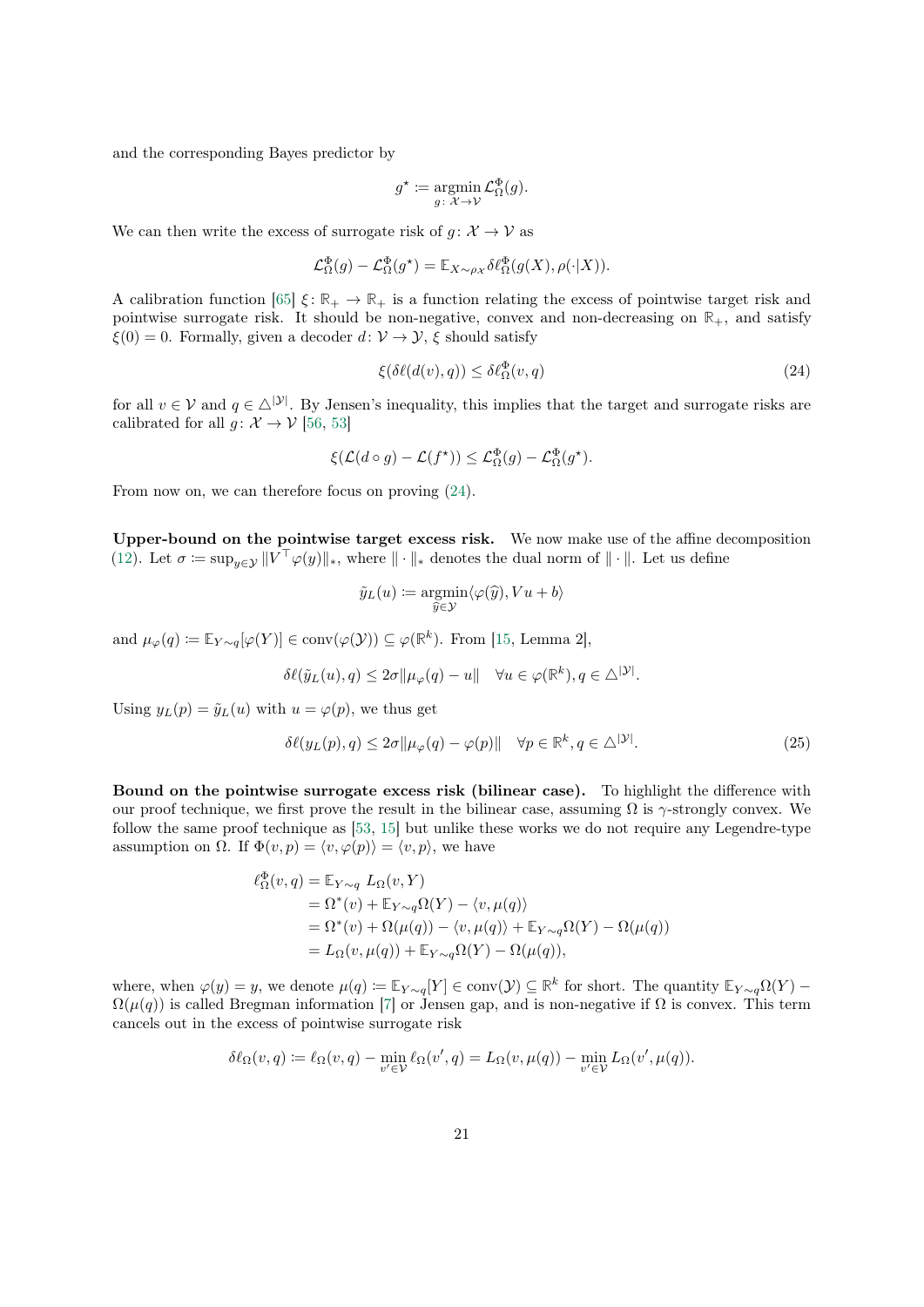<span id="page-21-0"></span>Since the Fenchel-Young loss achieves its minimum at 0, we have

$$
\delta \ell_{\Omega}(v,q) = L_{\Omega}(v,\mu(q)).
$$

Therefore, the excess of pointwise surrogate risk can be written in Fenchel-Young loss form. By the quadratic lower-bound [\(10\)](#page-6-0) and the upper-bound [\(25\)](#page-20-0), we have

$$
\delta \ell_{\Omega}(v,q) = L_{\Omega}(v,\mu(q)) \geq \frac{\gamma}{2} ||\mu(q) - p_{\Omega}(v)||^2 \geq \frac{\gamma}{8\sigma^2} \delta \ell(y_L(p_{\Omega}(v)),q))^2.
$$

Therefore the calibration function with the decoder  $d = y_L \circ p_{\Omega}$  is

$$
\xi(\varepsilon) = \frac{\gamma \varepsilon^2}{8\sigma^2}.
$$

Bound on the pointwise surrogate excess risk (linear-concave case). We now prove the bound assuming that  $L^{\Phi}_{\Omega}$  is smooth and  $\Phi(v, p) = \langle v, \varphi(p) \rangle$ . This includes the previous proof as special case because when  $\Phi(v, p) = \langle v, p \rangle$ , then  $L^{\Phi}_{\Omega}(v, y) = L_{\Omega}(v, y)$  is  $\frac{1}{\gamma}$ -smooth in v if and only if  $\Omega(p)$  is  $\gamma$ -strongly convex in  $p$  (cf. [§2\)](#page-1-0).

By Theorem 4.22 in [\[54\]](#page-13-0), if a function  $f(v)$  is M-smooth in v w.r.t. the dual norm  $\|\cdot\|_*$  and is bounded below, then

$$
f(v) - \min_{v' \in \mathcal{V}} f(v') \ge \frac{1}{2M} \|\nabla f(v)\|^2.
$$

With  $f(v) = \ell_{\Omega}^{\Phi}(v, q) = \mathbb{E}_{Y \sim q} L_{\Omega}(v, Y)$ , which is non-negative, we obtain

$$
\delta \ell_{\Omega}^{\Phi}(v, q) := \ell_{\Omega}^{\Phi}(v, q) - \min_{v' \in \mathcal{V}} \ell_{\Omega}^{\Phi}(v', q)
$$
  
\n
$$
\geq \frac{1}{2M} ||\nabla_1 \ell_{\Omega}^{\Phi}(v, q)||^2
$$
  
\n
$$
= \frac{1}{2M} ||\mathbb{E}_{Y \sim q} \nabla_1 L_{\Omega}^{\Phi}(v, Y)||^2
$$
  
\n
$$
= \frac{1}{2M} ||\nabla \Omega^{\Phi}(v) - \mathbb{E}_{Y \sim q} \nabla_1 \Phi(v, Y)||^2
$$
  
\n
$$
= \frac{1}{2M} ||\nabla_1 \Phi(v, p_{\Omega}^{\Phi}(v)) - \mathbb{E}_{Y \sim q} \nabla_1 \Phi(v, Y)||^2
$$
  
\n
$$
= \frac{1}{2M} ||\varphi(p_{\Omega}^{\Phi}(v)) - \mathbb{E}_{Y \sim q} \varphi(Y)||^2
$$
  
\n
$$
= \frac{1}{2M} ||\varphi(p_{\Omega}^{\Phi}(v)) - \mu_{\varphi}(q)||^2.
$$

We therefore have

$$
\delta \ell_{\Omega}^{\Phi}(v,q) \ge \frac{1}{2M} \|\mu_{\varphi}(q) - \varphi(p_{\Omega}(v))\|^2 \ge \frac{1}{8\sigma^2 M} \delta \ell(y_L(p_{\Omega}^{\Phi}(v)),q))^2.
$$

Therefore the calibration function with the decoder  $d = y_L \circ p_{\Omega}^{\Phi}$  is

$$
\xi(\varepsilon) = \frac{\varepsilon^2}{8\sigma^2 M}.
$$

#### B.5 Proofs for Proposition [5](#page-15-0) (Properties of generalized biconjugates)

The proofs are similar to that for C-transforms [\[62,](#page-14-0) Proposition 1.34].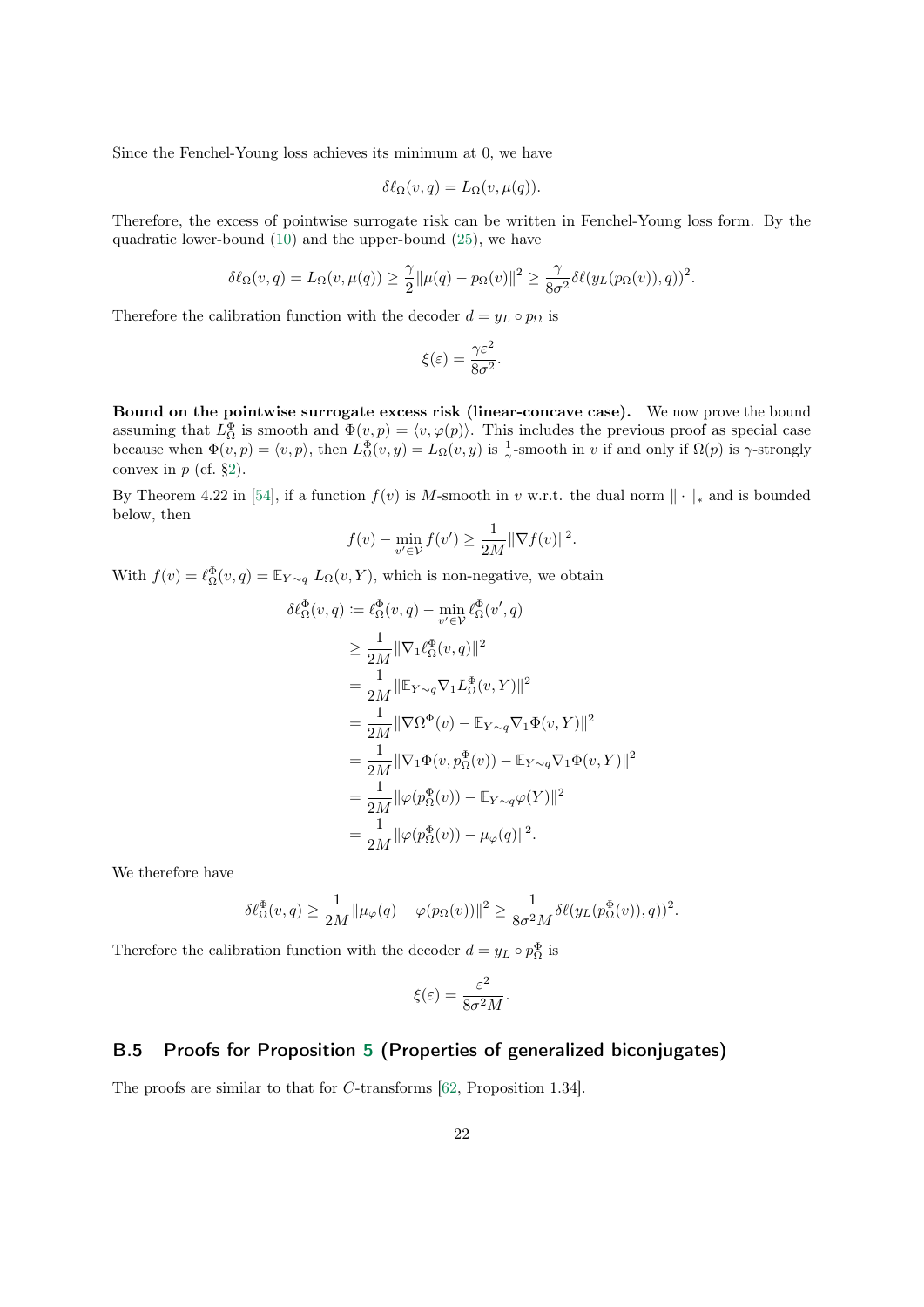<span id="page-22-0"></span>1. Lower bound. Let  $\Omega: \mathcal{C} \to \mathbb{R}$ . We have

$$
\Omega^{\Phi\Psi}(p) := \max_{v \in \mathcal{V}} \Psi(p, v) - \Omega^{\Phi}(v)
$$
  
= 
$$
\max_{v \in \mathcal{V}} \Phi(v, p) - \Omega^{\Phi}(v)
$$
  
= 
$$
\max_{v \in \mathcal{V}} \Phi(v, p) - \left[\max_{p' \in \mathcal{C}} \Phi(v, p') - \Omega(p')\right]
$$
  

$$
\leq \max_{v \in \mathcal{V}} \Phi(v, p) - \Phi(v, p) + \Omega(p)
$$
  
= 
$$
\Omega(p).
$$

Therefore,  $\Omega^{\Phi\Psi}(p) \leq \Omega(p)$  for all  $p \in \mathcal{C}$ . Analogously, for a function  $\Lambda: \mathcal{V} \to \mathbb{R}$ , we have  $\Lambda^{\Psi\Phi}(v) \leq \Lambda(v)$ for all  $v \in \mathcal{V}$ .

- 2. **Equality.** Since  $\Omega$  is  $\Psi$ -convex, there exits  $\Lambda: \mathcal{V} \to \mathbb{R}$  such that  $\Omega = \Lambda^{\Psi}$ . We then have  $\Omega^{\Phi} = \Lambda^{\Psi\Phi}$ . Using the lower bound property, we get  $\Omega^{\Phi}(v) = \Lambda^{\Psi \Phi}(v) \leq \Lambda(v)$  for all  $v \in \mathcal{V}$ . By the order reversing property, we have  $\Omega^{\Phi\Psi}(p) \geq \Lambda^{\Psi}(p) = \Omega(p)$  for all  $p \in \mathcal{C}$ . However, we also have  $\Omega^{\Phi\Psi}(p) \leq \Omega(p)$  for all  $p \in \mathcal{C}$ . Therefore,  $\Omega^{\Phi \Psi}(p) = \Omega(p)$  for all  $p \in \mathcal{C}$ .
- 3. Tightest lower-bound. Let  $\Omega'$  be any lower bound of  $\Omega$  that is  $\Psi$ -convex. Therefore, there exists  $\Lambda: \mathcal{V} \to \mathbb{R}$  such that  $\Omega'(p) = \Lambda^{\Psi}(p) \leq \Omega(p)$  for all  $p \in \mathcal{C}$ . By the order reversing property, we have  $\Lambda^{\Psi\Phi}(v) \geq \Omega^{\Phi}(v)$  for all  $v \in \mathcal{V}$ . By the lower bound property, we also have  $\Lambda^{\Psi\Phi}(v) \leq \Lambda(v)$  for all  $v \in \mathcal{V}$ and therefore,  $\Lambda(v) \geq \Omega^{\Phi}(v)$  for all  $v \in V$ . Applying the order reversing property once more, we get  $\Omega'(p) = \Lambda^{\Psi}(p) \leq \Omega^{\Phi\Psi}(p)$  for all  $p \in \mathcal{C}$ . Therefore  $\Omega^{\Phi\Psi}$  is the tightest lower bound of  $\Omega$ .

#### B.6 Proofs for Proposition [6](#page-16-0) (Properties of generalized Bregman divergences)

1. Link with generalized Fenchel-Young losses. From [\(16\)](#page-15-0) and [\(17\)](#page-15-0), we have

$$
\Lambda^{\Psi}(p) = \Phi(v_{\Lambda}^{\Psi}(p), p) - \Lambda(v_{\Lambda}^{\Psi}(p)) \quad \forall p \in \mathcal{C}
$$

for any  $\Lambda: \mathcal{V} \to \mathbb{R}$ . With  $\Lambda = \Omega^{\Phi}$ , if  $\Omega$  is  $\Phi$ -convex, using Proposition [5,](#page-15-0) we have

$$
\Omega^{\Phi\Psi}(p) = \Omega(p) = \Phi(v_{\Lambda}^{\Psi}(p), p) - \Lambda(v_{\Lambda}^{\Psi}(p)) \quad \forall p \in \mathcal{C}.
$$

Plugging  $\Omega(p')$  in [\(18\)](#page-15-0) and using the shorthand  $v := v_{\Omega^{\Phi}}^{\Psi}(p')$ , we get

$$
D^{\Phi}_{\Omega}(p, p') = \Omega(y) - \Phi(v, p) + \Omega^{\Phi}(v) = L^{\Phi}_{\Omega}(v, p).
$$

- 2. **Non-negativity.** This follows directly from the non-negativity of  $L^{\Phi}_{\Omega}(v, p)$ .
- 3. Identity of indiscernibles. If  $p = p'$ , we immediately obtain  $D_{\Omega}^{\Phi}(p, p') = 0$  from [\(18\)](#page-15-0). Let's prove the reverse direction. If  $D_{\Omega}^{\Phi}(p, p') = 0$ , we have  $F(v_{\Omega^{\Phi}}^{\Psi}(p'), p) = F(v_{\Omega^{\Phi}}^{\Psi}(p'), p')$  where  $F(v, p) =$  $\Omega(p) - \Phi(v, p)$ . Since by assumption F is strictly convex in p, we obtain  $p = p'$ .
- 4. Convexity. This follows from  $D_{\Omega}^{\Phi}(p, p') = \Omega(p) \Phi(v, p) + \text{const.}$
- 5. Recovering Bregman divergences. If  $\Phi(v, p) = \langle v, p \rangle$ , we have

$$
v_{\Omega^{\Phi}}^{\Psi}(p) = \operatorname*{argmax}_{v \in \mathcal{V}} \Phi(v, p) - \Omega^{\Phi}(v) = \operatorname*{argmax}_{v \in \mathcal{V}} \langle v, p \rangle - \Omega^{*}(v) = \nabla \Omega(p).
$$

Plugging back in [\(18\)](#page-15-0), we obtain the Bregman divergence [\(20\)](#page-16-0).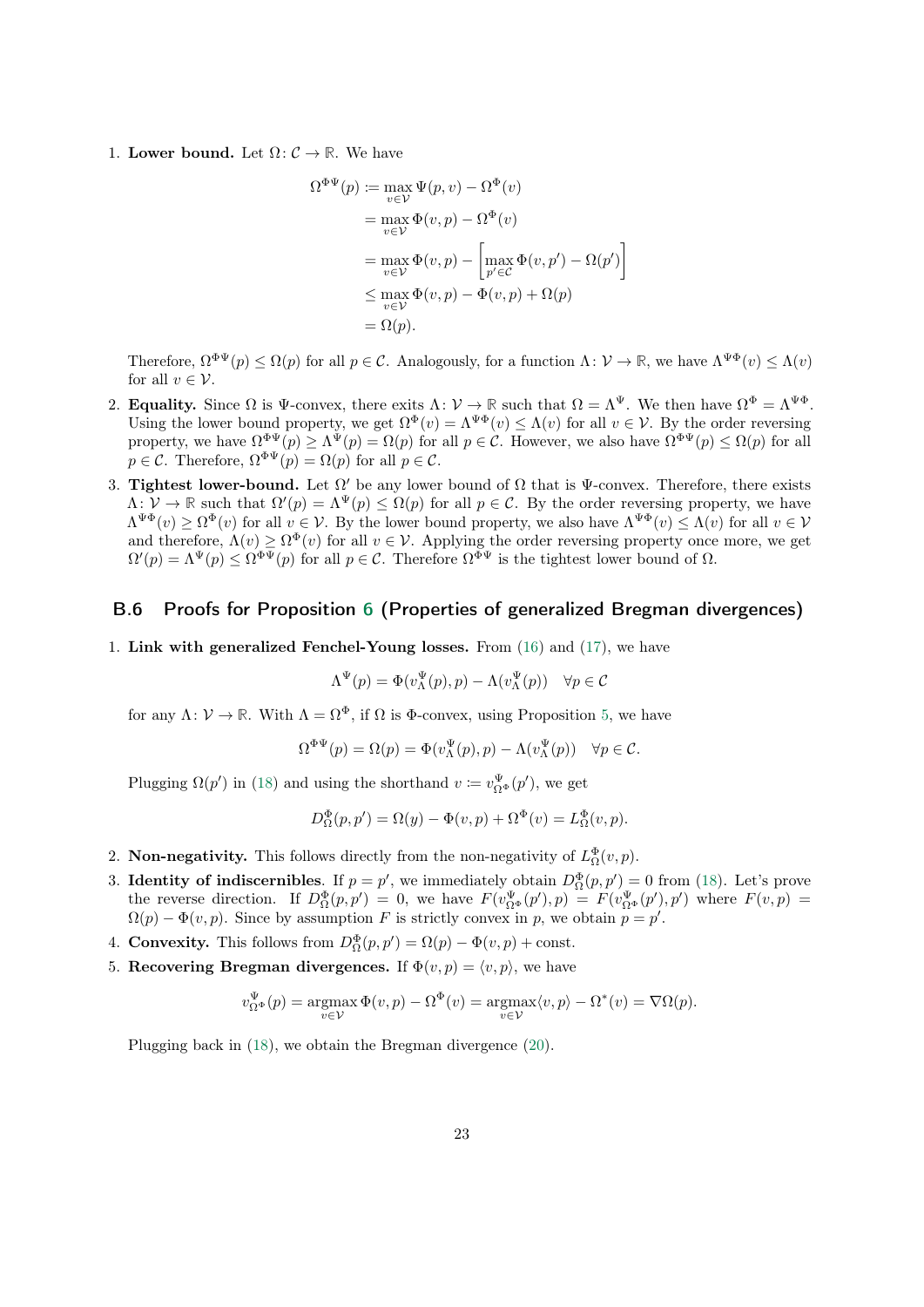## <span id="page-23-0"></span>C Experimental details

#### C.1 Multilabel classification

Datasets. We used public datasets available at [https://www.csie.ntu.edu.tw/~cjlin/libsvmtools/](https://www.csie.ntu.edu.tw/~cjlin/libsvmtools/datasets/) [datasets/](https://www.csie.ntu.edu.tw/~cjlin/libsvmtools/datasets/). Dataset statistics are summarized in Table 3.

Table 3: Multilabel dataset statistics.

| Dataset      | Type        | rabic ə. munimabcı uatascı statistics.<br>Train | Dev   | Test   | Features | Classes | Avg. labels |
|--------------|-------------|-------------------------------------------------|-------|--------|----------|---------|-------------|
| <b>Birds</b> | Audio       | 134                                             | 45    | 172    | 260      | 19      | 1.96        |
| Cal500       | Music       | 376                                             | 126   | 101    | 68       | 174     | 25.98       |
| Emotions     | Music       | 293                                             | 98    | 202    | 72       | 6       | 1.82        |
| Mediamill    | Video       | 22,353                                          | 7.451 | 12,373 | 120      | 101     | 4.54        |
| Scene        | Images      | 908                                             | 303   | 1,196  | 294      | 6       | 1.06        |
| Yeast        | Micro-array | 1,125                                           | 375   | 917    | 103      | 14      | 4.17        |

Experimental details. In all experiments, we set the activation  $\sigma$  to relu(a) := max{0, a}.

For the unary model, we use a neural network with one hidden-layer, i.e.,  $g_{\theta}(x) = W_2 \sigma(W_1 x + b_1) + b_2$ , where  $\theta = (W_2, b_2, W_1, b_1), W_2 \in \mathbb{R}^{k \times m}, b_2 \in \mathbb{R}^k, W_1 \in \mathbb{R}^{m \times d}, b_1 \in \mathbb{R}^m$ , and m is the number of hidden units. We use the heuristic  $m = \min\{100, d/3\}$ , where d is the dimensionality of x.

For the pairwise model, in order to obtain a negative semi-definite matrix U, we parametrize  $U = -AA^{\top}$ with  $A = [W_1x + b_1, \ldots, W_mx + b_m]$ , where  $W_j \in \mathbb{R}^{k \times d}$  and  $b_j \in \mathbb{R}^k$  In our experiments, we choose a rank-one model, i.e.,  $m = 1$ . Note that we use distinct parameters for the unary and pairwise models but sharing parameters would be possible.

For the SPEN model, following [\[10,](#page-11-0) Eq. 4 and 5], we set the energy to  $\Phi(v, p) = \langle u, p \rangle - \Psi(w, p)$ , where  $v = (u, w)$ ,  $u = g_{\theta}(x)$  and w are the weights of the "prior network"  $\Psi$  (independent of x). We parametrize  $\Psi(w, p) = W_2 \sigma(W_1 p + b_1) + b_2$ , where  $w = (W_2, b_2, W_1, b_1), W_2 \in \mathbb{R}^{1 \times m}$ ,  $b_2 \in \mathbb{R}^1$  and  $W_1 \in \mathbb{R}^{m \times k}$ ,  $b_1 \in \mathbb{R}^m$ . To further impose convexity of  $\Psi$  in p,  $W_2$  needs to be non-negative. To do so without using constrained optimization, we use the change of variable  $W_2$  = softplus( $W_2'$ ), where softplus(a) :=  $\log(1 + \exp(a))$  is used as an element-wise bijective mapping.

**Additional results.** The gradient of  $\Omega^{\Phi}(v)$  can be computed using the envelope theorem (Proposition [1\)](#page-5-0), which does not require to differentiate through  $p_{\Omega}^{\Phi}(v)$ . Alternatively, since  $\Omega^{\Phi}(v) = \Phi(v, p_{\Omega}^{\Phi}(v))$  –  $\Omega(p_{\Omega}^{\Phi}(v))$ , we can also compute the gradient of  $\Omega^{\Phi}(v)$  by using the implicit function theorem, differentiating through  $p_{\Omega}^{\Phi}(v)$ . To do so, we use the approach detailed in [\[16\]](#page-11-0). Results in Table [4](#page-24-0) show that the envelope theorem performs comparably to the implicit function theorem, if not slightly better. Differentiating through  $p_{\Omega}^{\Phi}(v)$  using the implicit function theorem requires to solve a  $k \times k$  system and its implementation is more complicated than the envelope theorem. Therefore, we suggest to use the envelope theorem in practice.

In addition, we also compared the proposed generalized Fenchel-Young loss with the energy loss, the binary cross-entropy loss and the generalized perceptron loss, which corresponds to setting  $\Omega(p) = 0$ . As explained in [§3,](#page-2-0) the cross-entropy loss requires to differentiate through  $p_{\Omega}^{\Phi}(v)$ ; we do so by implicit differentiation. Table [5](#page-24-0) shows that the generalized Fenchel-Young loss outperforms these losses. As expected, the energy loss performs very poorly, as it can only push the model in one direction [\[42\]](#page-13-0). Using regularization Ω, as advocated in this paper, is empirically confirmed to be beneficial for accuracy.